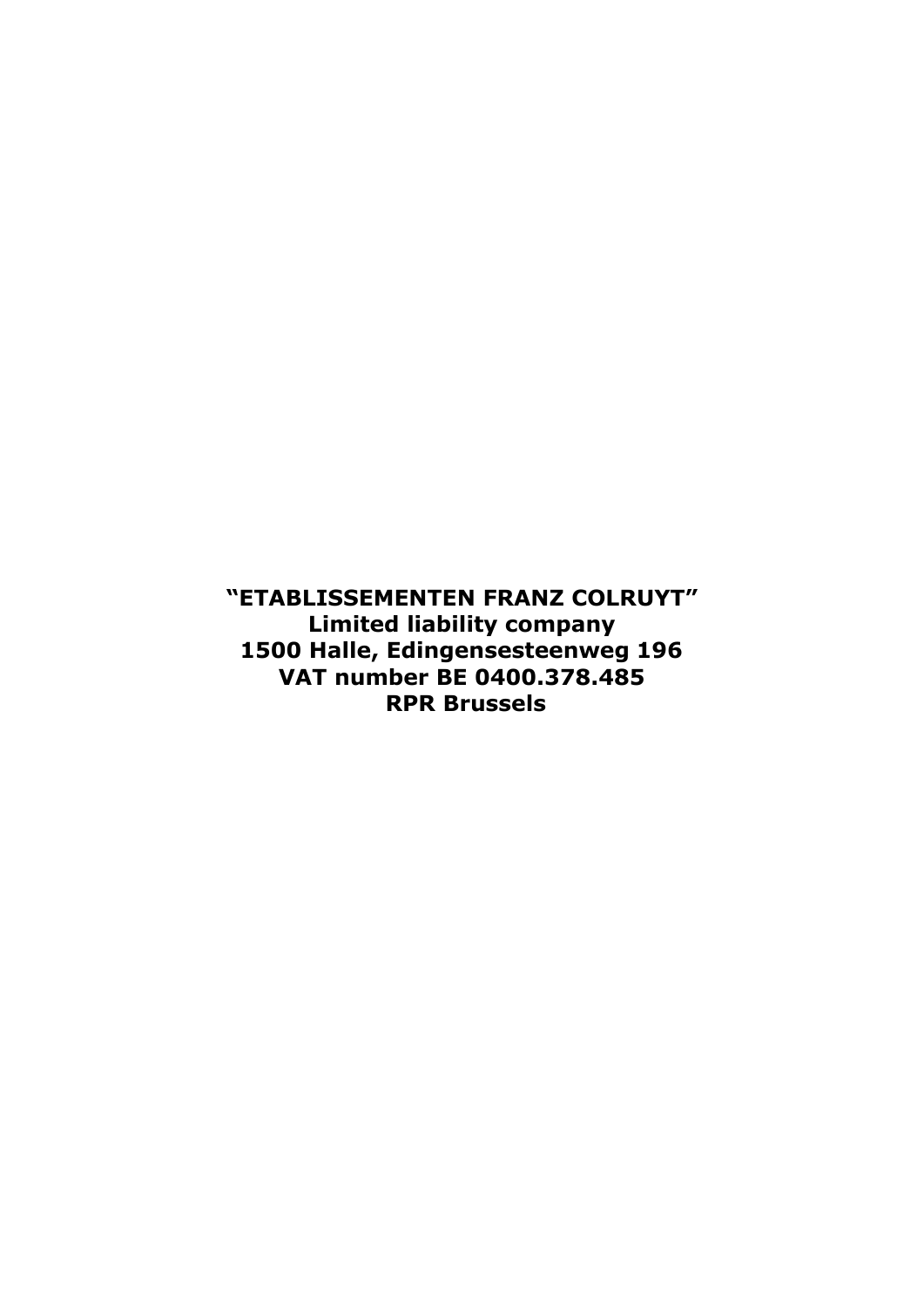### **HISTORY (in accordance with article 2:8, para. 1, 4 of the Companies and Associations Code)**

### DEED OF INCORPORATION

Incorporated by deed executed by notary Robert Cornelis in Anderlecht on 9 March 1950, Belgian State Gazette 22 March 1950 number 4.431.

# AMENDMENTS TO THE ARTICLES OF ASSOCIATION

- In accordance with the deed executed by notary Robert Cornelis in Anderlecht on three June nineteen hundred and fifty-four, appendices Belgian State Gazette of twenty-four June thereafter, 17850.

- In accordance with the deed executed by notary Georges Bosmans in St Pieters Leeuw on twenty-seven February nineteen hundred and fifty-nine, appendices to the Belgian State Gazette of thirteen March thereafter, number 4153.

- In accordance with the deed executed by notary Georges Bosmans in St Pieters Leeuw on thirty-one August nineteen hundred and sixty-two, appendices to the Belgian State Gazette of nineteen September thereafter, number 26595.

- With increase of capital, extension of the duration of the company for thirty years as from twenty-four May nineteen hundred and sixty-eight and coordination and translation into the Dutch language, in accordance with the deed executed by notary Robert Cornelis in Anderlecht on twenty-four May nineteen hundred and sixty-eight, appendices to the Belgian State Gazette of fourteen June thereafter, under number 1525-3.

- With increase of capital in accordance with the deed executed by notary Jan-Paul Talloen in Halle on twenty-seven May nineteen hundred and seventy-one, appendices to the Belgian State Gazette of twelve June thereafter, number 1765-1.

- In accordance with the deed executed by notary Jan-Paul Talloen in Halle on fifteen September nineteen hundred and seventy-two, appendices to the Belgian State Gazette of twenty-nine September thereafter, number 2724-7.

- With increase of capital in accordance with the deed executed by notary Jan-Paul Talloen in Halle on ten December nineteen hundred and seventy-three, appendices to the Belgian State Gazette of four January thereafter, number 28-1.

- In accordance with the deed executed by notary Jan-Paul Talloen in Halle on sixteen September nineteen hundred and seventy-four, appendices to the Belgian State Gazette of ten October thereafter, number 3922-1.

- With increase of capital in accordance with the deed executed by notary Jan-Paul Talloen in Halle on fifteen December nineteen hundred and seventy-five, Belgian State Gazette of seven January thereafter, number 83-4.

- With increase of capital in accordance with the deed executed by same notary Talloen on eight November nineteen hundred and seventy-six, published in the Belgian State Gazette of thirty November thereafter, under number 4201/1.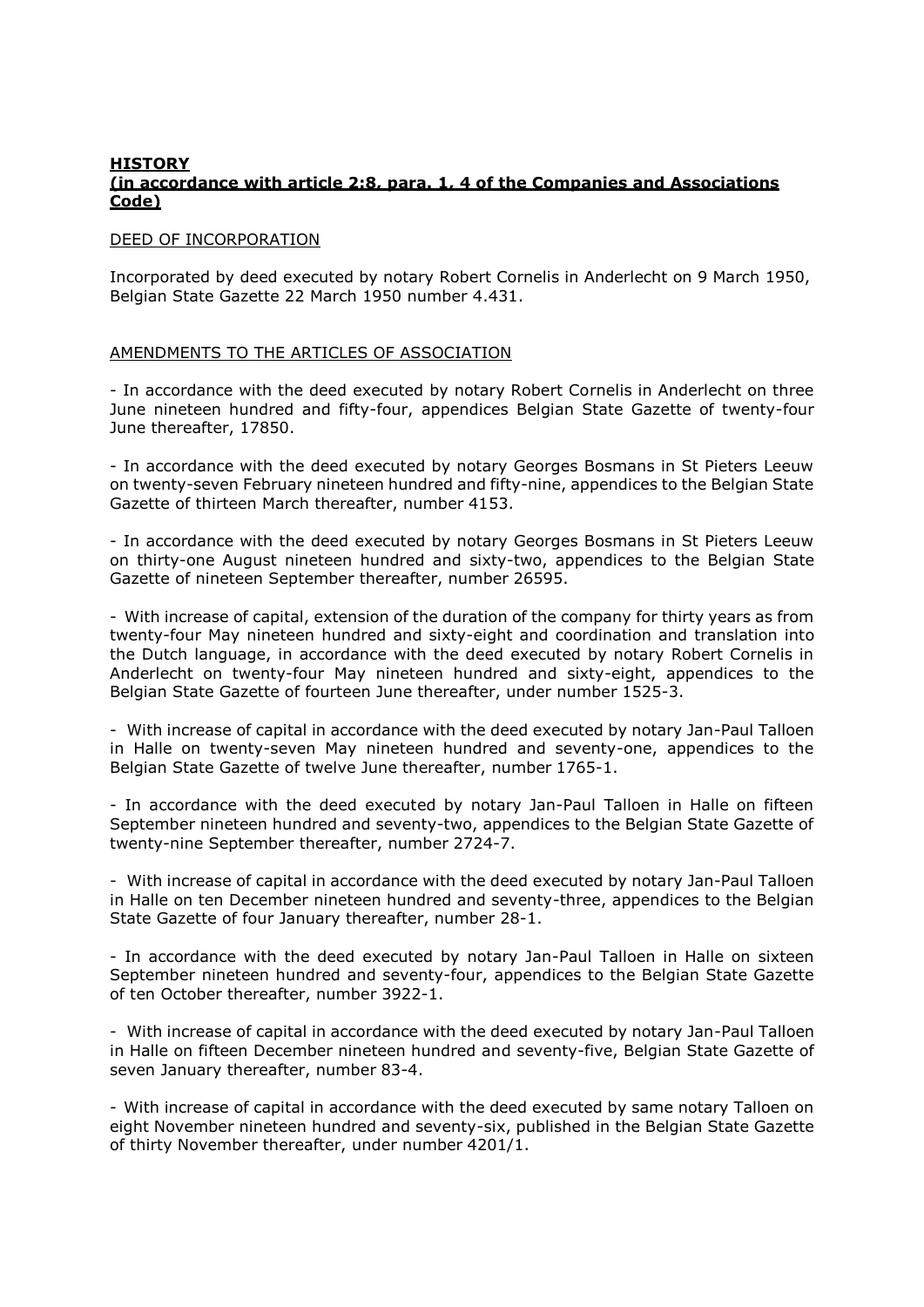- With increase of capital in accordance with the deed executed by same notary Talloen on twelve February nineteen hundred and seventy-nine, published in the Belgian State Gazette of seven March thereafter, under number 394-8 (first conversion).

- With increase of capital in accordance with the deed executed by same notary Talloen on six April nineteen hundred and seventy-nine, Belgian State Gazette of twenty-six May thereafter, under number 879-16 (second conversion).

- With increase of capital in accordance with the deed executed by same notary Talloen on thirty May nineteen hundred and seventy-nine, Belgian State Gazette of nineteen July thereafter under number 1264/2 (third conversion).

- With increase of capital in accordance with the deed executed by same notary Talloen on nine October nineteen hundred and seventy-nine, Belgian State Gazette of one November thereafter, under number 1794/5 (fourth conversion).

- With increase of capital in accordance with the deed executed by same notary Talloen on seven February nineteen hundred and eighty, Belgian State Gazette of twelve March thereafter, under number 579-16 (fifth conversion).

- With increase of capital in accordance with the deed executed by same notary Talloen on thirty May nineteen hundred and eighty, Belgian State Gazette of three July thereafter, under number 1312-20 (sixth conversion).

- With increase of capital in accordance with the deed executed by same notary Talloen on twenty October nineteen hundred and eighty, Belgian State Gazette of twenty-eight November thereafter, under number 2118/11 (seventh conversion).

- With increase of capital in accordance with the deed executed by same notary Talloen on twenty-seven April nineteen hundred and eighty one, Belgian State Gazette of eight May under number 923-7 (object change)

- With increase of capital in accordance with the deed executed by same notary Talloen on twenty-seven May nineteen hundred and eighty-one, Belgian State Gazette of twentyseven June under number 1241-3 (eighth conversion)

- In accordance with the deed executed by same notary Talloen on twenty-seven October nineteen hundred and eighty-one, Belgian State Gazette of 28 November thereafter under number 2093-7 (confirmation of object change 27/04/81).

- With increase of capital in accordance with the deed executed by same notary Talloen on eight April nineteen hundred and eighty-two, Belgian State Gazette of twenty-nine April under number 868-34 (ninth conversion)

- In accordance with the deed executed by same notary Talloen on fifteen April nineteen hundred and eighty-two, Belgian State Gazette of twenty-nine April under number 868- 36 (public issue of shares).

- With increase of capital in accordance with the deed executed by same notary Talloen on twenty-eight May nineteen hundred and eighty-two, Belgian State Gazette of eight July thereafter, under number 1352-3 (tenth conversion).

- With increase of capital in accordance with the deed executed by same notary Talloen on twenty-eight May nineteen hundred and eighty-two, Belgian State Gazette of eight July thereafter, under number 1352-2.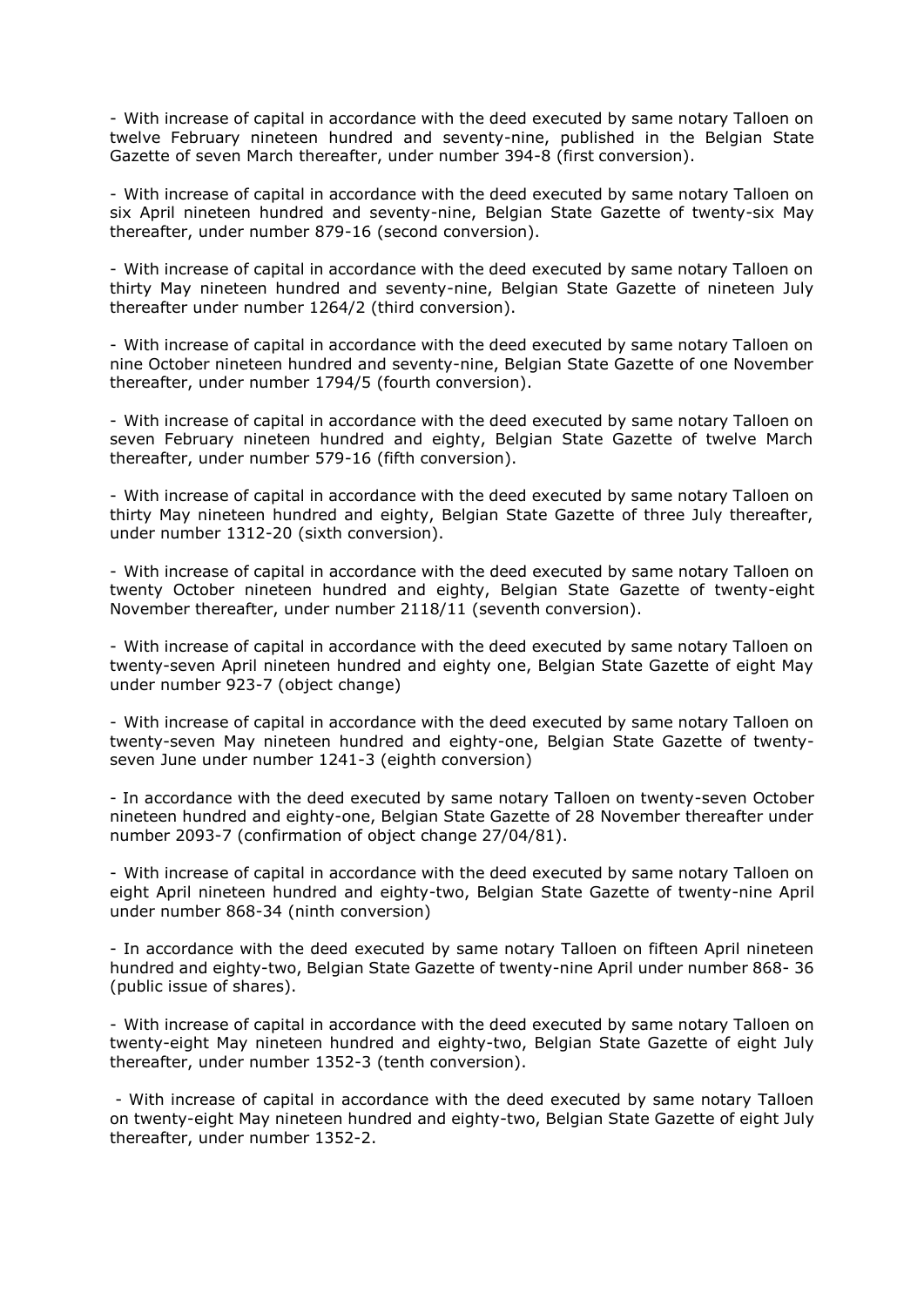- With increase of capital in accordance with the deed executed by same notary Talloen on twenty-eight May nineteen hundred and eighty-two, Belgian State Gazette of eight July thereafter, under number 1352-4 (eleventh conversion).

- With increase of capital in accordance with the deed executed by notary Jos Muyshondt in Halle on twenty-five October nineteen hundred and eighty-two, Belgian State Gazette of eighteen November thereafter, under number 2165-14 (twelfth conversion).

- With increase of capital in accordance with the deed executed by same notary Muyshondt in Halle on twenty-nine April nineteen hundred and eighty-three, Belgian State Gazette of twenty-five May thereafter, under number 1.381-24 (13th conversion).

- With increase of capital in accordance with the deed executed by same notary Muyshondt in Halle on 28 May 1984, Belgian State Gazette of twenty-two June nineteen hundred and eighty-four, under number 2.042 number 18; (14th conversion).

- Amendment to articles 19 and 21 of the articles of association, in accordance with the deed executed by same notary Muyshondt on 29 October 1984, Belgian State Gazette 22 November 1984, number 3.178-31.

- Increase of capital in accordance with the deed executed by same notary Muyshondt in March 1985 (15th conversion of bonds), Belgian State Gazette 27 April 1985 number 850427-46.

- Amendment to the articles of association: amendment to the numbering and to articles 4, 6, 9, 16, 19, 23 and 24 in accordance with the deed executed by same notary Muyshondt on 18 September 1985, Belgian State Gazette under number 851015/87.

- Increase of capital in accordance with the deed executed by same notary Muyshondt on 25 November 1985 (16th conversion of bonds), Belgian State Gazette number 851219- 91.

- Increase of capital in accordance with the deed executed by same notary Muyshondt on 27 March 1986 (17th conversion of bonds), Belgian State Gazette number 860430-230

- Increase of capital in accordance with the deed executed by same notary Muyshondt on 15 September 1986 (18th conversion of bonds), Belgian State Gazette number 861014- 252

- Increase of capital in accordance with the deed executed by same notary Muyshondt on 17 November 1986 (19th conversion of bonds), Belgian State Gazette number 861216- 72

- Increase of capital by cash contribution within the scope of the authorised capital in accordance with the deed executed by notary Muyshondt in Halle on 4 September 1987, Belgian State Gazette of 03.10.1987 number 871003-145.

- Increase of capital by cash contribution within the scope of the authorised capital in accordance with the deed executed by notary Muyshondt in Halle on 2 October 1987, Belgian State Gazette 871031-393.

- Increase of capital in accordance with the deed executed by notary Muyshondt on 13 October 1987 (1st conversion of bonds), Belgian State Gazette number 871106-408.

- Amendment to the articles of association: article 6: Authorised capital in accordance with the deed executed by notary Muyshondt on 19 February 1988, Belgian State Gazette 6 April 1988 number 880406-49.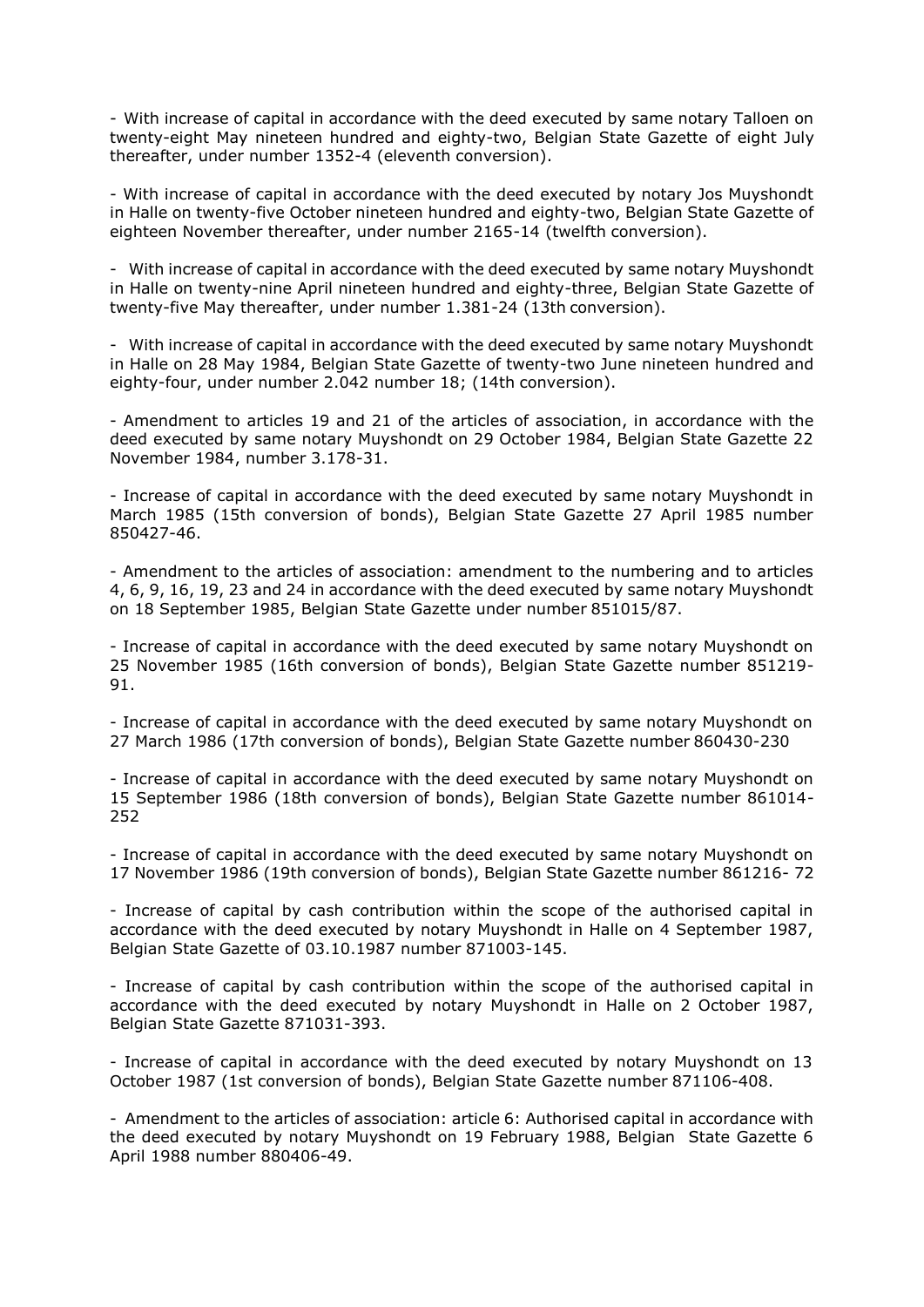- Increase of capital in accordance with the deed executed by notary Muyshondt of 25 March 1988, Belgian State Gazette 4 May 1988 number 880504-202.

- Increase of capital in accordance with the deed executed by notary Muyshondt of 29 December 1988 (2nd conversion of bonds), Belgian State Gazette number 890125-259.

- Amendment to the articles of association and increase of capital in accordance with the deed executed by notary Muyshondt of 13 March 1989 (Belgian State Gazette number 890407/2).

- Increase of capital (conversion) in accordance with the deed executed by notary Muyshondt in Halle on 22 March 1989 (Belgian State Gazette number 890415/35).

- Increase of capital in accordance with the deed executed by notary Jos Muyshondt in Halle on 26 April 1989 (Belgian State Gazette number 890524/45).

- Increase of capital in accordance with the deed executed by notary Muyshondt of 29 August 1989 (4th conversion of bonds), Belgian State Gazette number 891003-77.

- Amendment to the articles of association in accordance with the deed executed by notary Muyshondt of 11 October 1989, Belgian State Gazette number 891109-18.

- Increase of capital in accordance with the deed executed by notary Muyshondt of 25 October 1989 (5th conversion of bonds), Belgiafn State Gazette number 891121-41.

- Increase of capital in accordance with the deed executed by notary Muyshondt of 29 November 1989 (6th conversion of bonds), Belgian State Gazette of 23 January 1990 number 900123-315.

- Increase of capital in accordance with the deed executed by notary Muyshondt of 26 December 1989 (7th conversion of bonds), Belgian State Gazette of 25 January 1990 number 900125-359.

- Increase of capital in accordance with the deed executed by notary Muyshondt of 31 January 1990 (2nd Extraordinary General Meeting after the meeting where no quorum was reached), Belgian State Gazette of 8 March 1990 number 900308-25.

- Increase of capital in accordance with the deed executed by notary Jos Muyshondt of 24 April 1990, Belgian State Gazette of 29 May 1990 number 900529-63.

- Meeting of bond holders in accordance with the deed executed by notary Jos Muyshondt of 27 April 1990, Belgian State Gazette of 12 June 1990 number 900612-160.

- Increase of capital in accordance with the deed executed by notary Muyshondt of 31 May 1990 (8th conversion of bonds), Belgian State Gazette of 21 June 1990 number 900621- 294.

- Division of shares in accordance with the deed executed by notary Jos Muyshondt of 28 June 1990 (2nd Extraordinary General Meeting after the meeting where no quorum was reached), Belgian State Gazette of 8 August 1990 number 900808-76.

- Amendment to the articles of association: article 6: Authorised capital, in accordance with the deed executed by notary Jos Muyshondt of 15 October 1990 (2nd Extraordinary General Meeting after the meeting where no quorum was reached), Belgian State Gazette of 9 November 1990 number 901109-270.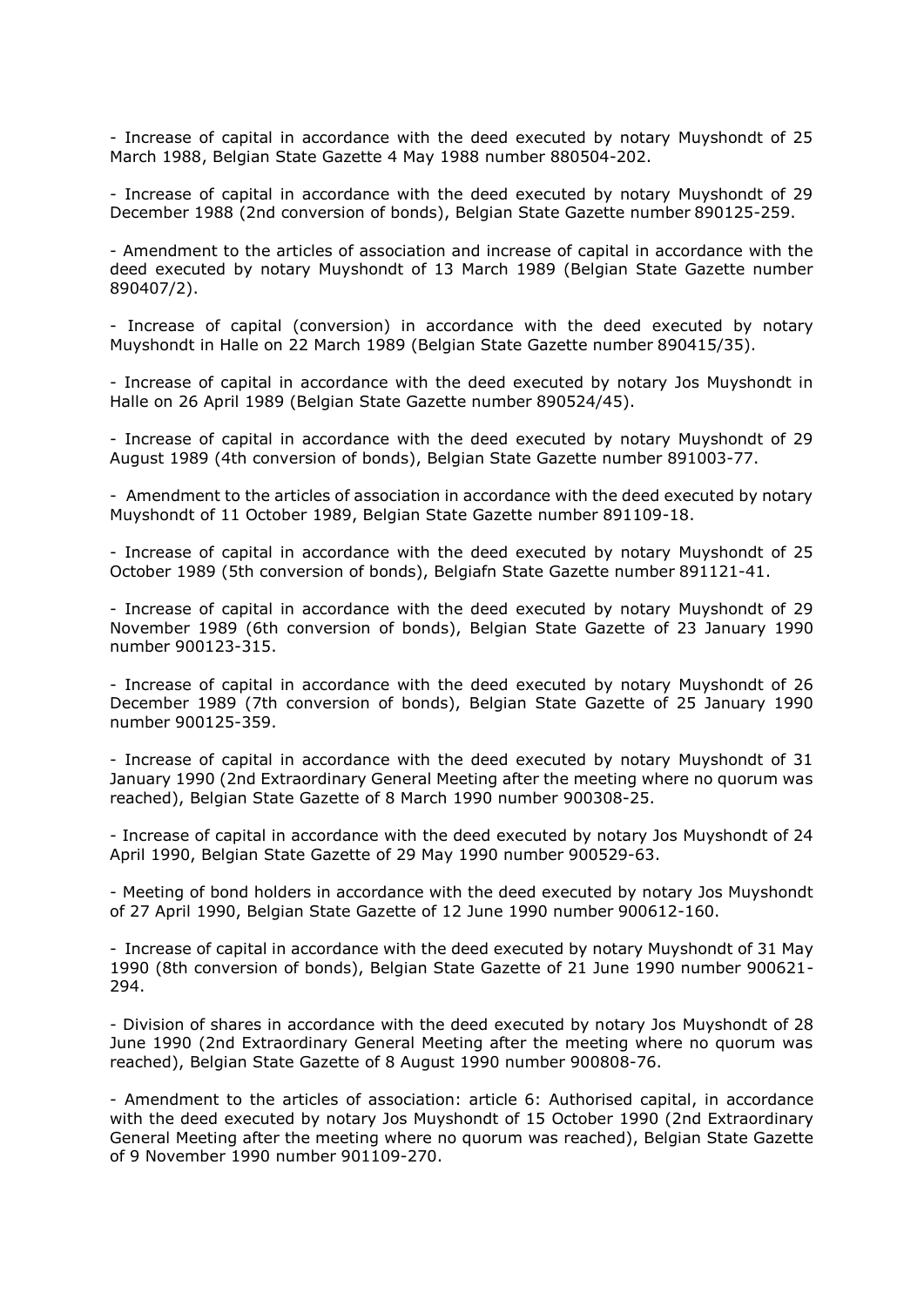- Increase of capital in accordance with the deed executed by notary Muyshondt of 27 December 1990 (9th conversion of bonds), Belgian State Gazette of 22 January 1991 number 910122-250.

- Increase of capital in accordance with the deed executed by notary Muyshondt of 25 March 1991 (10th conversion of bonds), Belgian State Gazette of 26 April 1991 number 910426-35.

- Increase of capital in accordance with the deed executed by notary Jos Muyshondt of 24 April 1991, Belgian State Gazette of 25 May 1992 number 910525-89.

- Increase of capital in accordance with the deed executed by notary Jos Muyshondt of 18 December 1991, Belgian State Gazette of 22 January 1992 number 920122-371.

- Increase of capital in accordance with the deed executed by notary Jos Muyshondt of 26 December 1991 (11th conversion of bonds), Belgian State Gazette of 22 January 1992 number 920122-372.

- Increase of capital in accordance with the deed executed by notary Jos Muyshondt of 31 January 1992 (12th conversion of bonds), Belgian State Gazette of 22 February 1992 number 920222-329.

- Amendment to the articles of association in accordance with the deed executed by notary Jos Muyshondt of 18 December 1992, Belgian State Gazette of 13 January 1993 number 930112-50.

- Increase of capital in accordance with the deed executed by notary Jos Muyshondt of 18 December 1992, Belgian State Gazette of 16 January 1993 number 930116-90.

- Increase of capital in accordance with the deed executed by notary Jos Muyshondt of 28 December 1992 (13th conversion of bonds), Belgian State Gazette of 23 January 1993 number 930123-354.

- Increase of capital in accordance with the deed executed by notary Jos Muyshondt of 23 March 1993 (2nd Extraordinary General Meeting after the meeting where no quorum was reached), Belgian State Gazette of 15 April 1993 number 930415-453.

- Increase of capital in accordance with the deed executed by notary Jos Muyshondt of 15 November 1993 (2nd Extraordinary General Meeting where no quorum was reached), Belgian State Gazette of 10 December 1993 number 931210-80.

- Increase of capital in accordance with the deed executed by notary Jos Muyshondt of 30 December 1993, Belgian State Gazette of 26 January 1994 number 940126-152.

- Increase of capital in accordance with the deed executed by notary Jos Muyshondt of 7 November 1994, (2nd Extraordinary General Meeting after the meeting where no quorum was reached), Belgian State Gazette of 3 December 1994 number 941203-450.

- Increase of capital in accordance with the deed executed by notary Jos Muyshondt of 29 December 1994, Belgian State Gazette of 24 January 1995 number 950124-683.

- Amendment to the articles of association and increase of capital in accordance with the deed executed by notary Jos Muyshondt of 6 November 1995, (2nd Extraordinary General Meeting after the meeting where no quorum was reached), Belgian State Gazette of 1 December 1995 number 951201-336.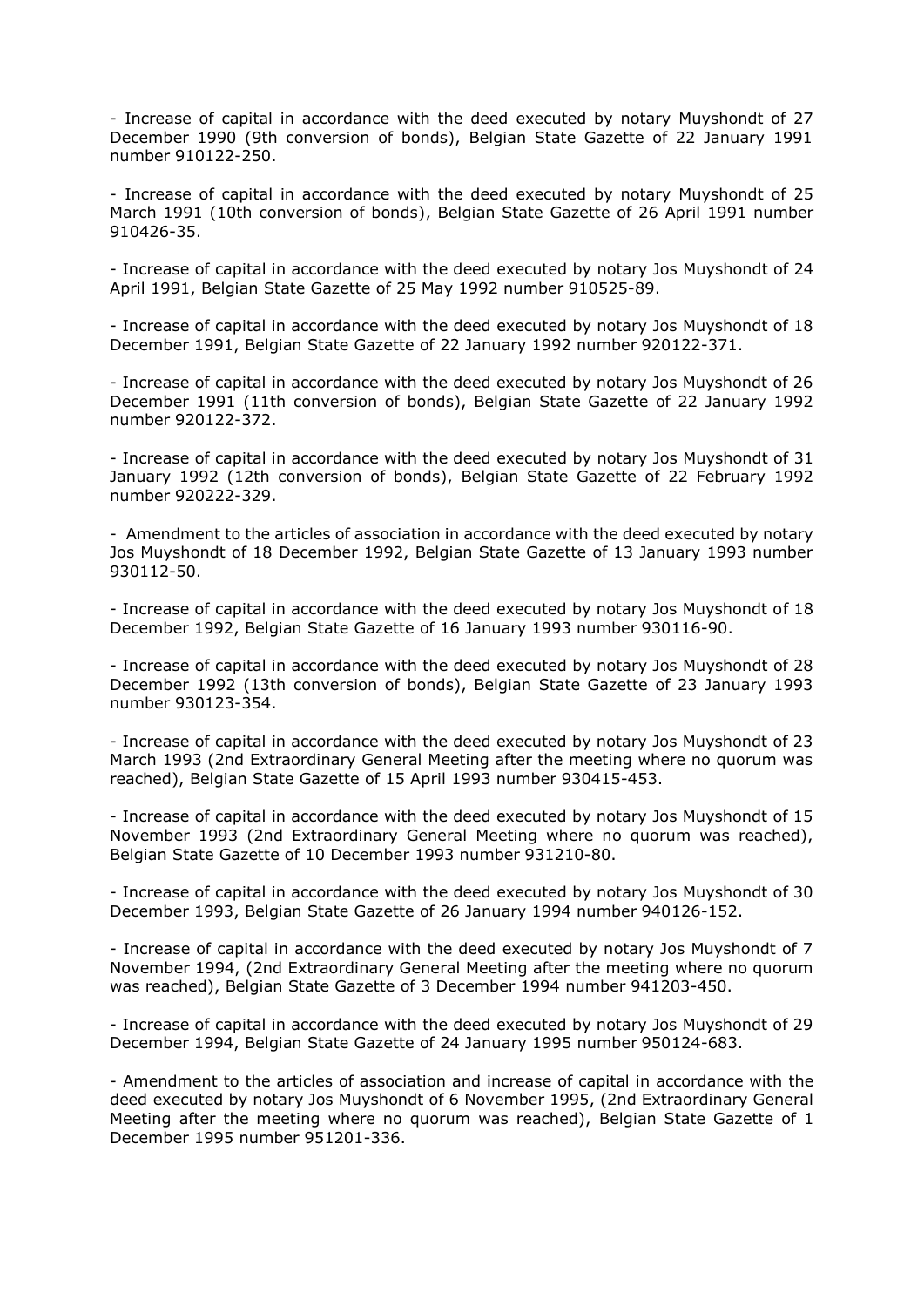- Increase of capital in accordance with the deed executed by notary Jos Muyshondt of 28 December 1995, Belgian State Gazette of 23 January 1996 number 960123-621.

- Increase of capital in accordance with the deed executed by notary Jos Muyshondt of 6 November 1996, (2nd Extraordinary General Meeting after the meeting where no quorum was reached), Belgian State Gazette of 5 December 1996 number 961205-125.

- Increase of capital in accordance with the deed executed by notary Jos Muyshondt of 17 December 1996, (14th conversion of bonds), Belgian State Gazette of 4 January 1997 number 970104-14.

- Increase of capital in accordance with the deed executed by notary Jos Muyshondt of 30 December 1996, Belgian State Gazette of 15 February 1997 number 970215-307.

- Increase of capital in accordance with the deed executed by notary Jos Muyshondt of 6 November 1997, Belgian State Gazette of 9 December 1997 number 971209-76.

- Increase of capital in accordance with the deed executed by notary Jos Muyshondt of 30 December 1997, Belgian State Gazette of 23 January 1998 number 980123-153.

- Amendment to the articles of association and increase of capital in accordance with the deed executed by notary Jos Muyshondt of 9 November 1998, Belgian State Gazette of 15 December 1998 number 981215-39.

- Increase of capital in accordance with the deed executed by notary Jos Muyshondt of 30 December 1998, Belgian State Gazette of 2 February 1999 number 990202-76.

- Amendment to the articles of association (division of shares) in accordance with the deed executed by notary Jos Muyshondt of 15 October 1999, Belgian State Gazette of 6 November 1999 number 991106-57.

- Increase of capital in accordance with the deed executed by notary Jos Muyshondt of 9 November 1999, Belgian State Gazette of 1 December 1999 number 991201-201.

- Increase of capital in accordance with the deed executed by notary Jos Muyshondt of 30 December 1999, Belgian State Gazette of 29 January 2000 number 20000129-448.

- Amendment to the articles of association (authorised capital) in accordance with the deed executed by notary Jos Muyshondt of 7 September 2000, Belgian State Gazette of 18 October 2000 number 2001018-278.

- Increase of capital in accordance with the deed executed by notary Jos Muyshondt of 8 November 2000, Belgian State Gazette of 2 December 2000 number 20001202-219.

- Increase of capital in accordance with the deed executed by notary Jos Muyshondt of 28 December 2000, Belgian State Gazette of 19 January 2001 number 20010119-701.

- Amendment to the articles of association in accordance with the deed executed by notary Jos Muyshondt of 6 June 2001, Belgian State Gazette of 5 July 2001 number 20010705- 268.

- Amendment to the articles of association in accordance with the deed executed by notary Jos Muyshondt of 17 October 2001, Belgian State Gazette of 5 January 2002 number 20020105-1812.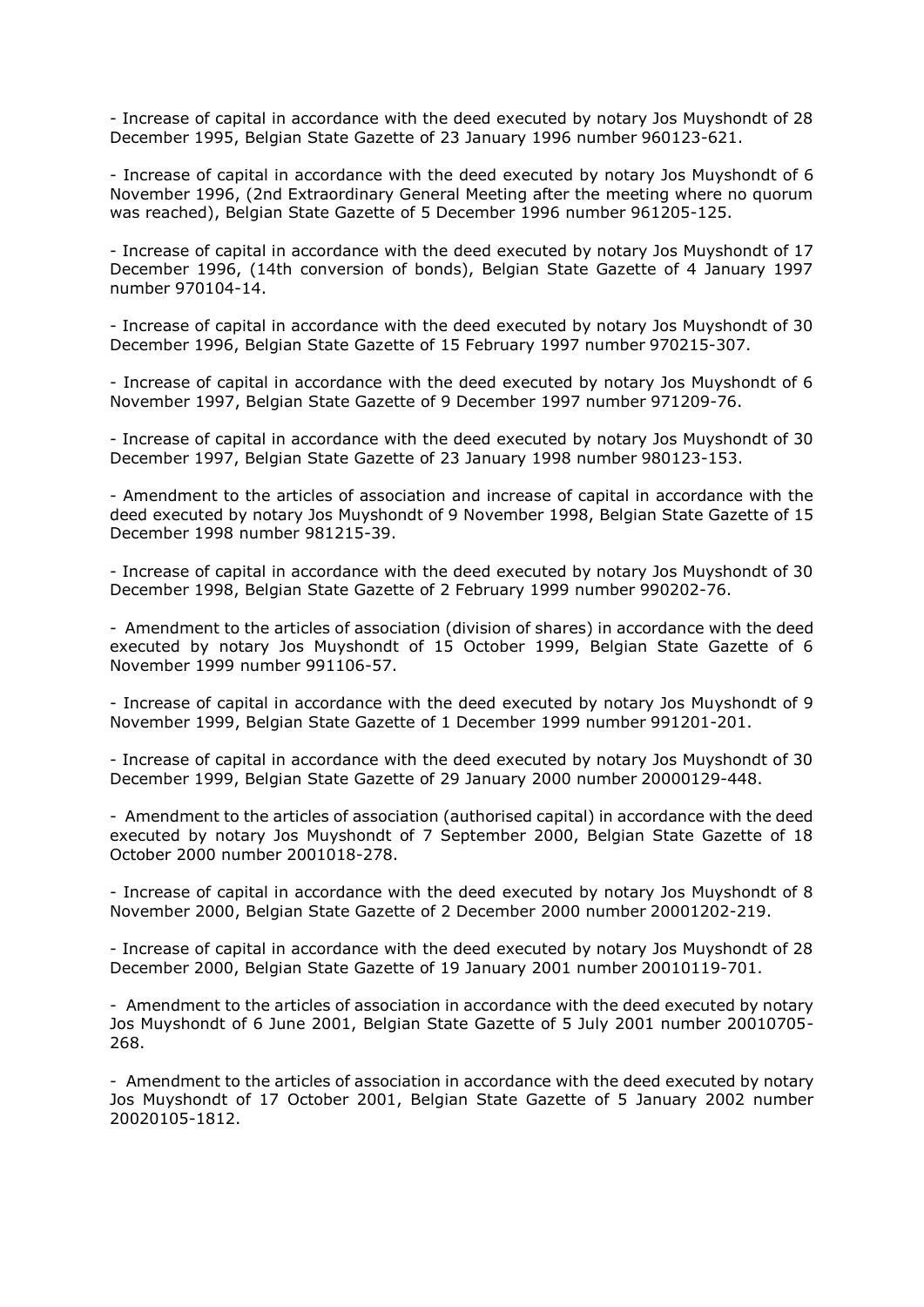- Amendment to the articles of association in accordance with the deed executed by notary Jos Muyshondt of 28 December 2001, Belgian State Gazette of 31 January 2002 number 20020131-283.

- Amendment to the articles of association in accordance with the deed executed by notary Jos Muyshondt of 10 September 2002, published on 30 September 2002 under number 0120714.

- Amendment to the articles of association in accordance with the deed executed by notary Jos Muyshondt of 24 December 2002, published on 15 January 2003 under number 03006275.

- Amendment to the articles of association in accordance with the deed executed by notary Jos Muyshondt of 24 December 2003, published on 30 January 2004 under number 04016344.

- Amendment to the articles of association in accordance with the deed executed by notary Jos Muyshondt of 13 February 2004, published on 10 March 2004 under number 04040922.

- Amendment to the articles of association in accordance with the deed executed by notary Jos Muyshondt of 24 December 2004, published on 20 January 2005 under number 05012325.

- Amendment to the articles of association in accordance with the deed executed by notary Jos Muyshondt of 18 October 2005, published on 27 July 2006 under number 06122306.

- Amendment to the articles of association in accordance with the deed executed by notary Jos Muyshondt of 23 December 2005, published on 04 April 2006 under number 06060607.

- Amendment to the articles of association in accordance with the deed executed by notary Jos Muyshondt of 13 October 2006, published on 13 November 2006 under number 06171234.

- Amendment to the articles of association in accordance with the deed executed by notary Jos Muyshondt of 30 November 2006, published on 08/01/2007 under number 07004413.

- Amendment to the articles of association in accordance with the deed executed by notary Jos Muyshondt of 22 December 2006, published on 23 January 2007 under number 07013320.

- Amendment to the articles of association in accordance with the deed executed by notary Jos Muyshondt of 22 October 2007, published on 21 November 2007 under number 07166642.

- Amendment to the articles of association in accordance with the deed executed by notary Hendrik Muyshondt of 21 December 2007, published on 15 October 2008 under number 08008311.

- Amendment to the articles of association in accordance with the deed executed by notary Hendrik Muyshondt of 19 December 2008, published on 12 January 2009 under number 0006089.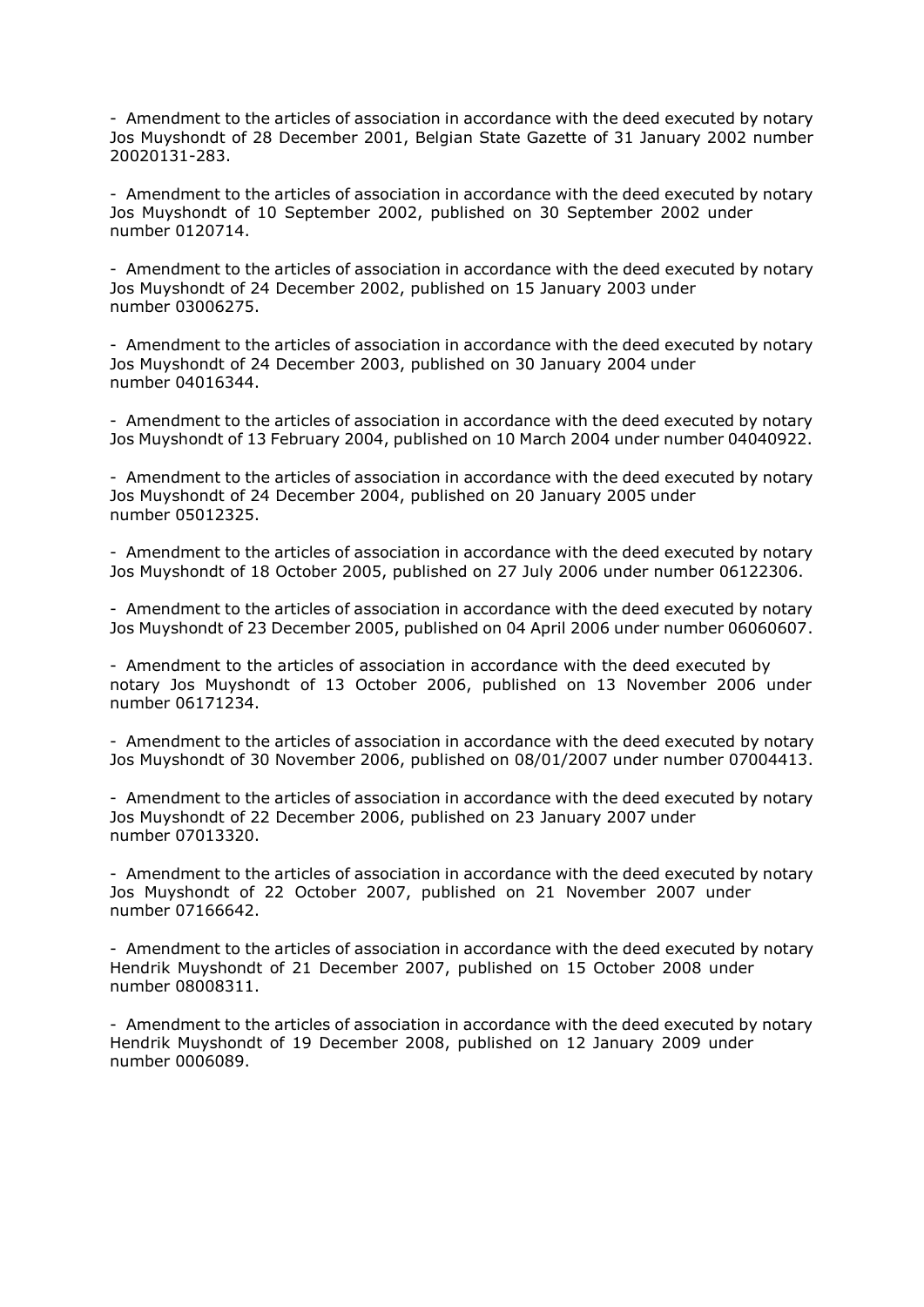- Amendment to the articles of association in accordance with the deed executed by notary Muyshondt of 16 October 2009, published on 10 November 2009 under number 09157701.

- Amendment to the articles of association in accordance with the deed executed by notary Muyshondt of 23 December 2009, published on 12 January 2010 under number 0005786.

- Amendment to the articles of association in accordance with the deed executed by notary Muyshondt of 12 October 2010, published on 09/11/2010 under number 10163067.

- Amendment to the articles of association in accordance with the deed executed by notary Muyshondt of 23 December 2010, published on 25/01/2011 under number 0012532.

- Amendment to the articles of association in accordance with the deed executed by notary Muyshondt of 13 October 2011, published on 14/11/2011 under number 11171594.

- Amendment to the articles of association in accordance with the deed executed by notary Muyshondt of 23 December 2011, published on 20/01/2012 under number 12019035.

- Amendment to the articles of association in accordance with the deed executed by notary Muyshondt of 21 December 2012, published on 01/02/2013 under number 13019415.

- Amendment to the articles of association in accordance with the deed executed by notary Muyshondt of 14 October 2013, published on 07/11/2013 under number 13168518.

- Amendment to the articles of association in accordance with the deed executed by notary Muyshondt of 20 December 2013, published on 22/01/2014 under number 14021527.

- Amendment to the articles of association in accordance with the deed executed by notary Muyshondt of 26 May 2014, published on 25/06/2014 under number 14122854.

- Amendment to the articles of association in accordance with the deed executed by notary Muyshondt of 19 December 2014, published on 16/01/2015 under number 15007715.

- Amendment to the articles of association in accordance with the deed executed by notary Muyshondt of 12 October 2015, published on 28/10/2015 under number 15152027.

- Amendment to the articles of association in accordance with the deed executed by notary Muyshondt of 17 December 2015, published on 15/01/2016 under number 16007729.

- Amendment to the articles of association in accordance with the deed executed by notary Muyshondt of 15 December 2016, published on 10/01/2017 under number 17005327.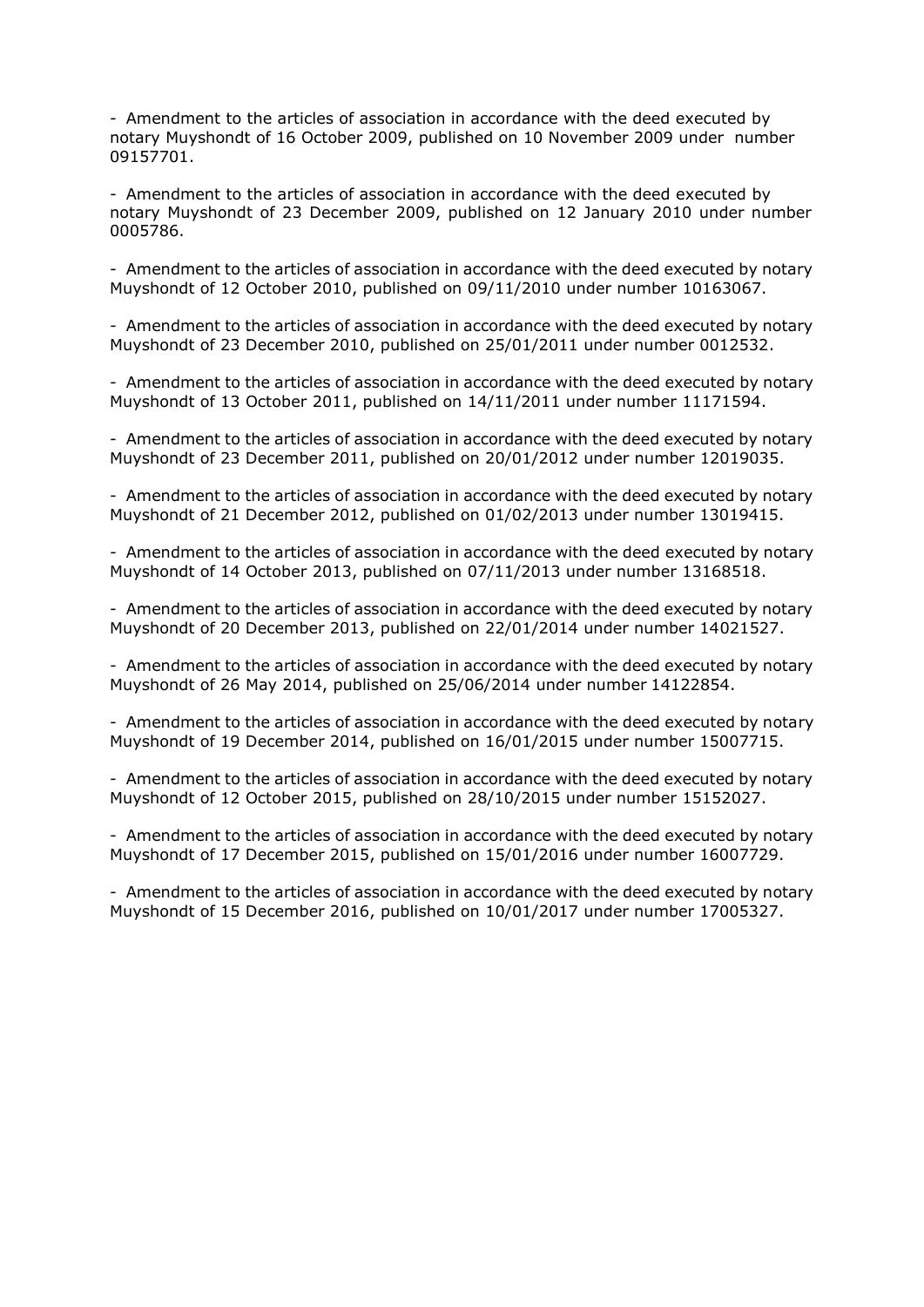- Amendment to the articles of association in accordance with the deed executed by notary Muyshondt of 18 December 2017, published on 19 January 2018 under number 18013945.

- Amendment to the articles of association in accordance with the deed executed by notary Muyshondt of 10 October 2018, published on 14 December 2018 under number 18178859.

- Amendment to the articles of association in accordance with the deed executed by notary Muyshondt of 19 December 2018, published on 4 January 2019 under number 19001813.

- Amendment to the articles of association in accordance with the deed executed by notary Muyshondt of 8 May 2019, published on 21 May 2019 under number 19068290.

- Amendment to the articles of association in accordance with the deed executed by notary Muyshondt of 19 December 2019, published on 6 February 2020 under number 20020836.

- Amendment to the articles of association in accordance with the deed executed by notary Muyshondt of 8 October 2020, published on 17 November 2020 under number 20355107.

- Amendment to the articles of association in accordance with the deed executed by notary Muyshondt of 16 December 2020, published on 15 January 2021 under number 21005698.

- Amendment to the articles of association in accordance with the deed executed by notary Muyshondt of 7 October 2021, published on 27 October 2021 under number 21363446.

- Amendment to the articles of association in accordance with the deed executed by notary Muyshondt of 15 December 2021, filed at the registry of the competent Business Court in Brussels regarding its publication in the annexes to the Belgian Official Gazette.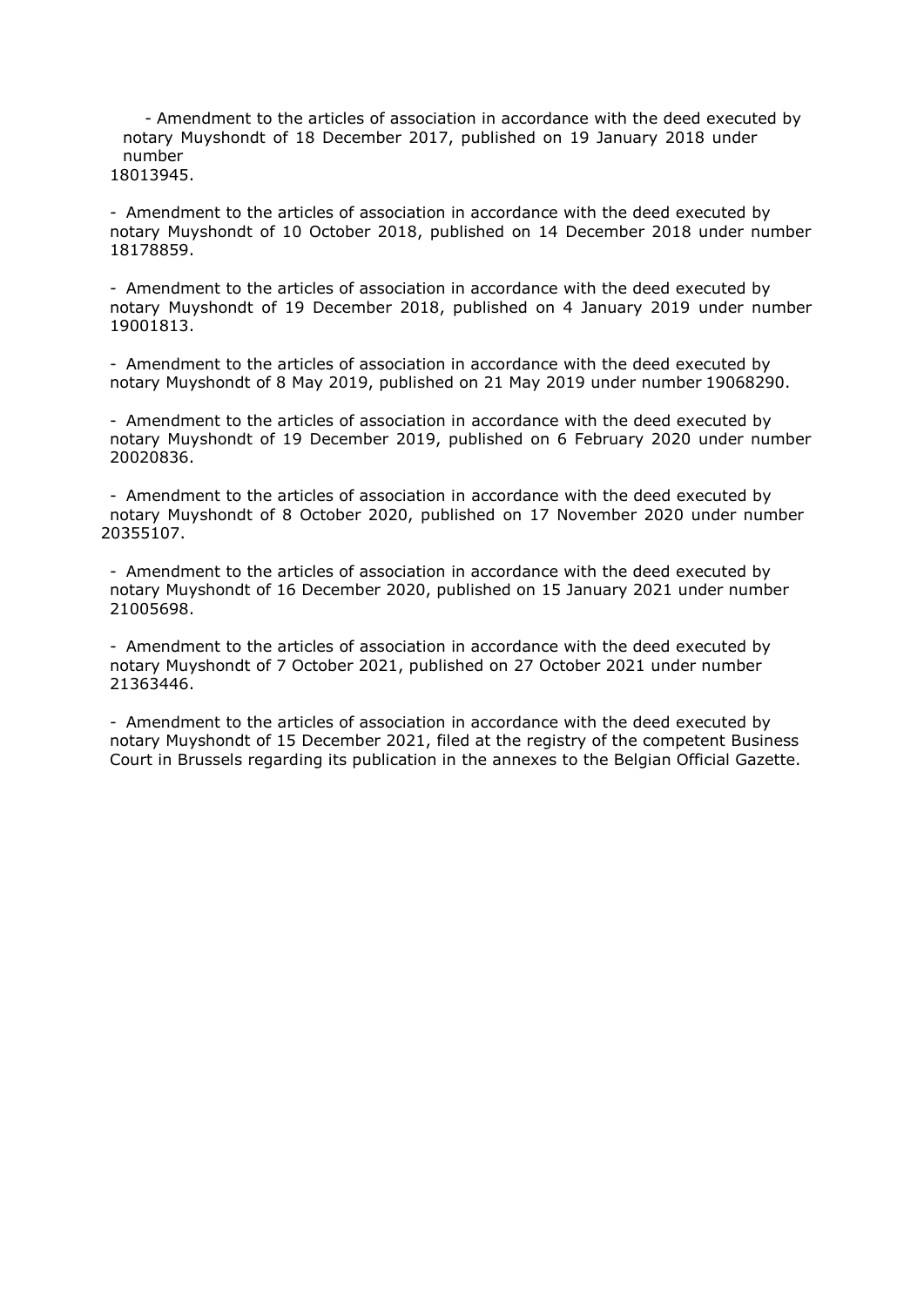# **CHAPTER I: Legal form – name – registered office – website – email address – objects – duration**

# **ARTICLE 1: LEGAL FORM – NAME – NATURE**

The company has the legal form of a public limited company and bears the name "**Etablissementen Franz Colruyt**", shortened to "Etn. Fr. Colruyt"; in French "**Etablissements Franz Colruyt**", shortened to "Ets Fr. Colruyt".

Both the Dutch and the French names may be used separately, as may the full name or the short form.

The company is listed.

# **ARTICLE 2: REGISTERED OFFICE – WEBSITE – EMAIL ADDRESS**

The company's registered office is situated in **the Flemish Region**.

The Board of Directors is authorised to relocate the company's registered office within Belgium, provided that the relocation does not involve an obligation to alter the language of the articles of association under the applicable language legislation. Such a decision by the Board of Directors does not require an amendment to the articles of association, unless the registered office is relocated to another Region; in the latter case, the Board of Directors is authorised to decide to amend the articles of association.

If the relocation of the registered office to another Region requires a change of the language of the articles of association in accordance with the applicable language legislation, the General Meeting alone may take the decision to relocate the registered office, subject to the requirements for amendment of the articles of association.

By decision of the management body, taken by a simple majority, the company may set up branches, places of business, administrative offices, subsidiaries and agencies in Belgium and abroad.

The company's website is "[http://www.colruytgroup.com](http://www.colruytgroup.com/)". The company's email address is "[investor@colruytgroup.com](mailto:investor@colruytgroup.com)".

# **ARTICLE 3: OBJECTS**

The objects of the company are:

### **I. Specific activities**

A/ Trade in the widest sense, whether electronic or not, on its own behalf and on behalf of third parties, in retail and wholesale with all distribution and service formulae, and in particular those more generally known under different names such as: supermarkets, hypermarkets, shopping centres, service stations, drugstores, cafeterias, etc.

B/ The purchase, production, cultivation, research, development and innovation, storage, conversion, handling, transport, sale and shipping, on its own behalf and on behalf of third parties, by or with others of: all foodstuffs, products, fuels and lubricants, articles and merchandise that can be sold through the above-mentioned operations; and in general the provision of all services directly or indirectly relating to distribution.

C/ The setting-up, acquisition, hiring, management or operation, on its own behalf and on behalf of third parties, by or with others of restaurants, hotels, motels, and boarding houses, drinks stores, which may be adjoining or separate, refreshment establishments, catering services and all similar institutions.

D/ The renting of motor vehicles, motor homes and all means of transport, throughout Belgium and abroad, recreational services, services to people and travel and tourism enterprises.

E/ The sale of garden houses, log cabins, bungalows, including all contracting works and construction works, the setting-up and operation of all engineering offices, organisational offices and consultancy offices on a real-estate, financial and commercial level.

F/ All activities in the hospitality industry.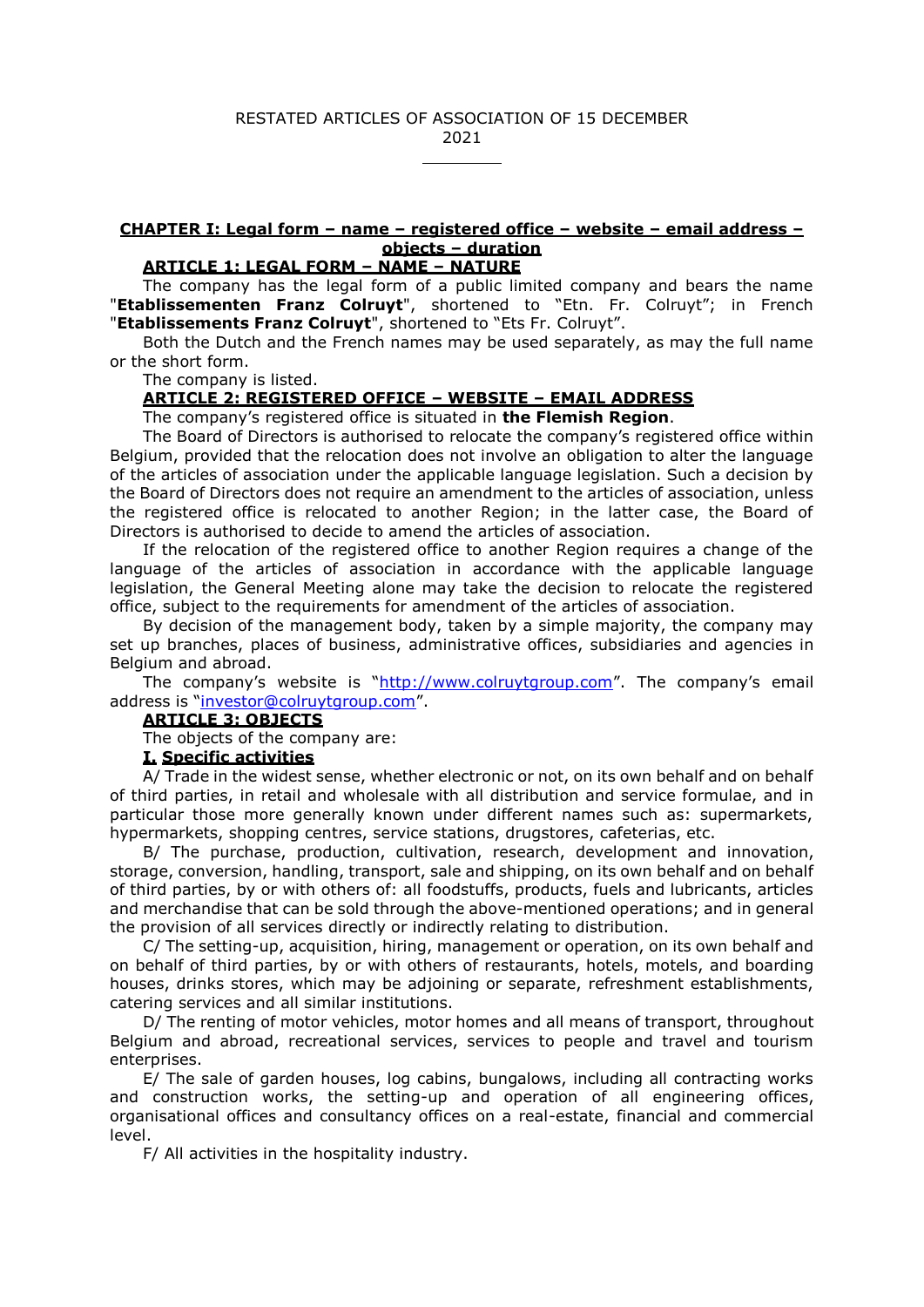# **II. General activities**

A/ The acquisition of holdings in any form whatsoever in all legal entities and undertakings, existing or to be established, promotion, planning, coordination and development of and investment in legal entities and undertakings in which it may or may not already possess a holding.

B/ Entering into loans and lines of credit; granting loans and credits to legal entities and undertakings or individuals, in whatever form; performing all commercial and financial operations in the broadest sense except for those reserved by law for credit and/or other financial institutions; all brokerage activities relating to all types of insurance against risks of all types, including the possession, purchase, sale, management or assigning to management of brokerage portfolios, advice, examinations, help or assistance relating to insurance in general, as well as all brokerage activities and mediation roles regarding consumer credit.

C/ The development, elaboration, set-up, acquisition and exploitation of investments in environment, transport and energy for itself and/or on behalf and/or on account of others and the extension of financial, operational, administrative and technical assistance in such operations by third parties, all in direct or indirect cooperation or not.

D/ The provision of advice of a financial, (psycho)technical, commercial or administrative nature; in the broadest sense, except for advice regarding (monetary) investments; the provision of assistance and services, directly or indirectly, in the area of administration and finance, sales, production and management in general.

E/ The performance of all management duties, the exercise of duties and functions, including the appointment of liquidators.

F/ The development, purchase, sale, in-licensing or out-licensing of patents, knowhow and related intangible fixed assets.

G/ The provision of administrative and computer services.

H/ The purchase and sale, import and export, commission agency business and representation of any goods whatsoever, acting as agent.

I/ The research, development, manufacture or marketing of new products, new forms of technology and their applications.

J/ The provision of real or personal guarantees in the widest sense.

# **III. Management of movable and immovable property**

A/ The building, judicious development and management of immovable assets; all operations relating to immovable property and immovable property rights such as the financial leasing of immovable property to third parties, the purchase, sale, exchange, construction, renovation, maintenance, letting, rental, parcelling out, prospecting and operation of immovable property, and all actions directly or indirectly related to this matter and likely to boost the yield from immovable property, and acting as guarantor for commitments given by third parties having the enjoyment of such immovable property.

B/ The building, judicious development and management of movable assets, all operations relating to movable property and rights, of whatever nature, such as the purchase and sale, leasing and rental of movable property; the acquisition by subscription or purchase and administration of shares, bonds, savings certificates or other securities, of any form whatsoever, of Belgian or foreign, existing or yet to be established legal entities and undertakings, and all actions directly or indirectly related to this matter and likely to boost the yield from the movable property, and acting as guarantor for commitments given by third parties having the enjoyment of such movable property.

### **IV. Special stipulations**

The company may perform all operations of a commercial, industrial or financial nature, or relating to movable or immovable property, which are directly or indirectly related to or associated with its objects or may further their realisation.

The company may be involved by way of contribution, merger, subscription or in any other way, in undertakings, associations or companies which have similar, comparable or connected objects or which are useful for the realisation of all or part of its objects.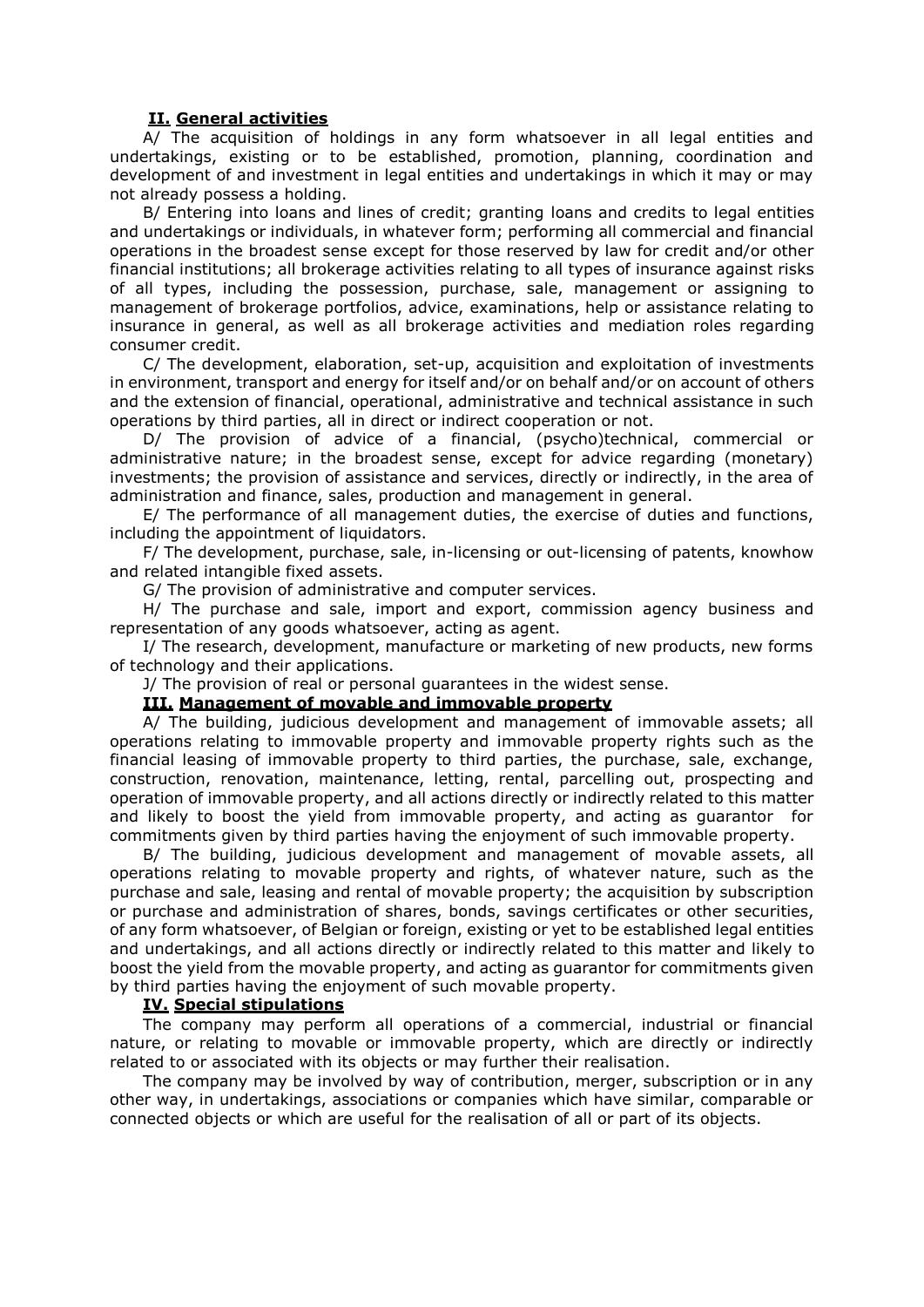Since the above list is not limitative, the company may perform all operations which may contribute in any way whatsoever to the realisation of its objects.

The company may realise its objects both in Belgium and abroad, in all ways and manners which it deems most fitting.

The company shall refrain from activities which are subject to regulatory requirements unless the company fulfils these requirements itself.

## **ARTICLE 4: DURATION**

The company has been formed for a period of indefinite duration.

# **CHAPTER II: Capital – shares and other securities**

**ARTICLE 5: CAPITAL AND NUMBER OF SECURITIES ISSUED** The capital is set at **three hundred and sixty-four million seven hundred and forty-five thousand five hundred and thirty euros seventy-three cents (€ 364.745.530,73)**, represented by **one hundred and thirty-three million eight hundred and thirty-nine thousand one hundred and eighty-eight (133.839.188)**

**shares** without face value.

### **ARTICLE 6: INCREASE AND DECREASE OF THE CAPITAL**

The capital may be increased or decreased by the decision of the General Meeting, deliberating according to the requirements for an amendment to the articles of association.

Furthermore, the Board of Directors is authorised, within the limits of the authorised capital, to increase the capital of the company within the limits stipulated by law and in the articles of association.

### **ARTICLE 7: AUTHORISED CAPITAL**

The Board of Directors is authorised to increase the capital, in one or more times, with a maximum amount (exclusive of the issue premium) of three hundred fifty-seven million euro (€ 357.000.000,00).

The Board of Directors may use this authorisation for a period of three years as from the date of publication of this authorisation granted on 7 October 2021.

Such capital increases will be carried out in accordance with the conditions to be determined by the Board of Directors, e.g. (i) by means of a contribution in cash or in kind, or by means of a mixed contribution, (ii) by conversion of reserves, share premiums or other equity components, (iii) with or without issuing new shares (below, above or at the fractional value of the existing shares of the same class, with or without share premium) or of other securities, or (iv) by means of issuing convertible bonds, subscription rights or other securities.

The Board of Directors may use this authorisation for (i) capital increases or issues of convertible bonds or subscription rights where the pre-emptive right of the shareholders is limited or cancelled; (ii) capital increases or issues of convertible bonds where the preemptive right of the shareholders is limited or cancelled for the benefit of one or more specific persons, other than members of the personnel, and (iii) capital increases by conversion of the reserves.

The issue premium, if any, will be recorded on one or more separate accounts under the equity on the liability side of the balance sheet.

The Board of Directors is also expressly authorised to increase the capital, even after the date that the company has received the notification from the Financial Services and Markets Authority (FSMA) that it has been informed of a public take-over bid on the securities of the company, within the limits of the applicable legal provisions. This authorisation is valid with regard to public take-over bids of which the company receives the aforementioned notification no more than 3 three years after 7 October 2021.

### **ARTICLE 8: SHARES AND OTHER SECURITIES**

# **Form of shares and other securities**

The company may issue all securities which are not prohibited by law, including, but not limited to shares, (convertible) bonds, profit-sharing certificates and subscription rights.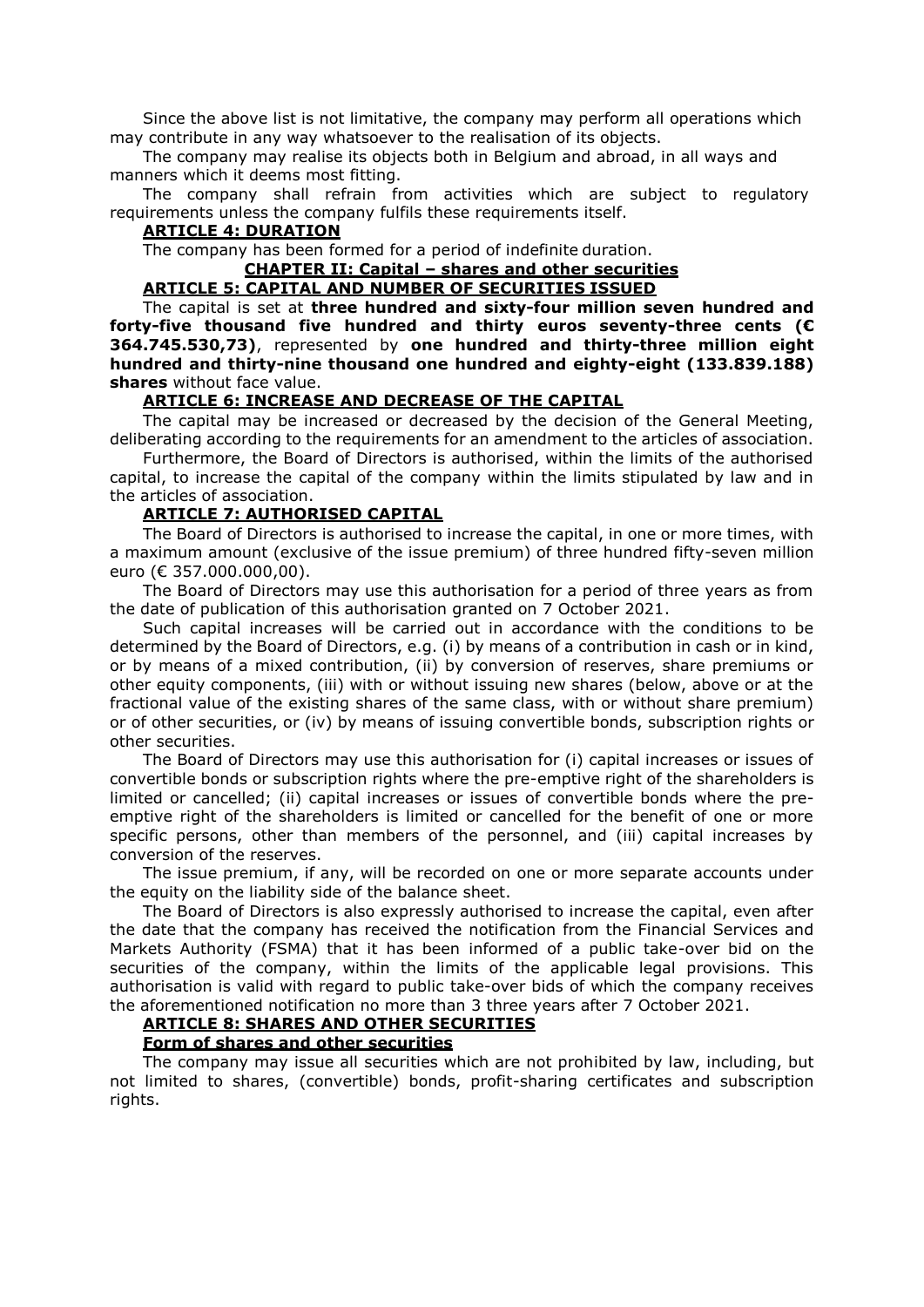All securities are registered or dematerialised, as stipulated in article 7:35 and onwards of the Companies and Associations Code, insofar as the relevant body has decided to this effect.

Securities are always registered where this is stipulated by law.

A voting right is attached to each share.

A register for each category of registered securities issued by the company is kept at the company's registered office. An excerpt from this register, in the form of a certificate, can be provided at the request of the person registered as security holder. The management body may decide that the register is to be kept in electronic form.

Each register of registered securities contains the entries specified in the Companies and Associations Code.

### **Indivisibility of shares and other securities**

The shares and other securities are indivisible as far as the company is concerned.

If a number of people have real and/or personal rights to the same security, the company may suspend the exercise of the voting right attached to this security until one single person has been designated as the holder of the voting right in the eyes of the company.

Where a security is pledged as collateral, unless the parties concerned have agreed otherwise, the owner shall exercise the voting right attached to those securities.

Where the ownership of a security is split into bare ownership and usufruct, the usufructuary shall exercise all rights attached to those securities, unless the present articles of association, a will or an agreement stipulate otherwise.

# **ARTICLE 9: TRANSFER OF SHARES**

Without prejudice to the particular stipulations of the agreements between shareholders, these articles of association contain no further restriction on the transfer of the shares.

The transfer of dematerialised shares is done by registration from account to account. The transfer of registered shares is done by means of registration in the share register.

This arrangement applies to all shares in the company and other securities conferring the right to acquire shares in the company.

### **ARTICLE 10: CAPITAL INCREASE BY CASH CONTRIBUTION – PRE-EMPTIVE RIGHT**

In the event of a capital increase, the new shares subscribed to in cash, convertible bonds and subscription rights mu first be offered to shareholders, in proportion to the share of the capital represented by their shares.

If there are different classes of shares, this pre-emptive right shall first belong to holders of shares of the class to be issued, in accordance with article 7:188 of the Companies and Associations Code.

If a new class of share is issued, all existing shareholders shall have a pre-emptive right with regard to shares of this new class.

The pre-emptive right may be exercised during a period of at least fifteen days starting on the day of the opening of subscriptions. This period shall be determined by the General Meeting.

The rights issue and the period during which the pre-emptive rights may be exercised, shall be announced in accordance with article 7:189 of the Companies and Associations Code.

The pre-emptive right is tradable during the subscription period, subject to the restrictions on the transferability of shares.

Unless agreed otherwise between the parties concerned, the pre-emptive right belongs to the bare owner and, only if not exercised by the latter, to the usufructuary.

Where the management body is aware of the split of ownership of shares into bare ownership and usufruct, it shall notify both parties of the issue and the possible interest of the usufructuary shall be taken into account only if the bare owner fails to exercise his preemptive right.

However, the usufructuary is permitted to register his interest and thus to make his possible subscription dependent on a minimum number of shares.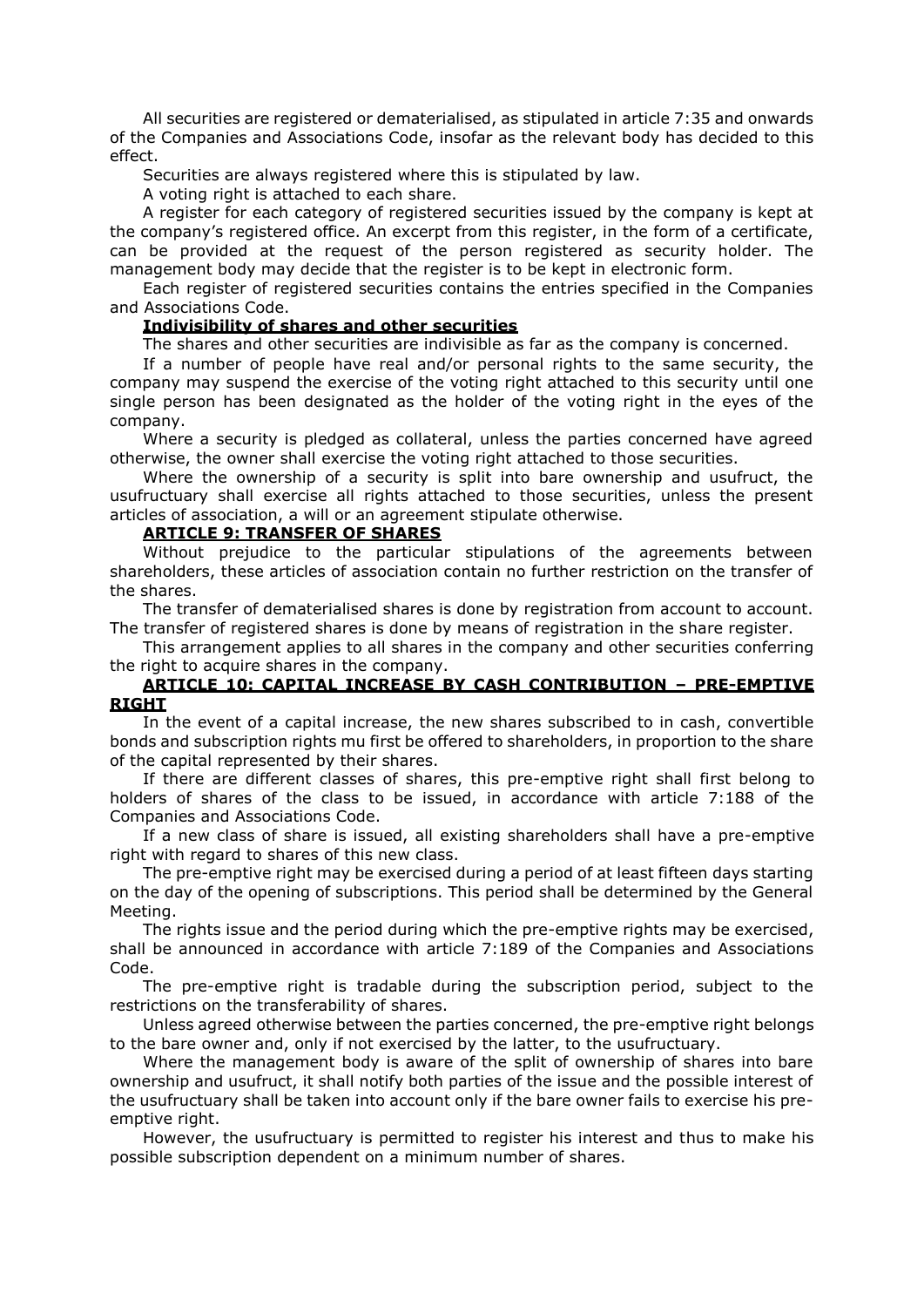Unless agreed otherwise between the parties concerned, the subscriber, whether bare owner or usufructuary, acquires full ownership of the shares.

However, subject to the legal requirements, pre-emptive rights may be restricted or excluded in the interests of the company.

Even if the decision in favour of the capital increase is made by the Board of Directors within the scope of the authorised capital, it may restrict or cancel the pre- emptive right in the interests of the company, with observance of the legal requirements, including where this pre-emptive right in favour of the shareholders is restricted to one or more specific persons who are not employees.

If, after the expiry of the period for the exercise of the pre-emptive right, it emerges that the pre-emptive right has not been exercised in full, such right shall be assigned to the shareholders who have already exercised their rights, in proportion to the number of shares held by them, unless the shareholders interested in exercising the additional pre- emptive right agree unanimously on a different apportionment. Only if the latter shareholders do not wish to acquire any more shares and shares remain to be acquired, may third parties subscribe to the newly issued shares.

With regard to a decision of the Board of Directors in favour of a capital increase via the authorised capital or by the Extraordinary General Meeting (empowered to do so), the Board of Directors shall be authorised to conclude all agreements for the purpose of ensuring the subscription to all or part of the shares to be placed, under the stipulations and conditions that it determines itself and which it shall announce.

### **ARTICLE 11: PLACING UNDER SEAL BY HEIRS OR CREDITORS**

The heirs or creditors of a shareholder may not under any pretext cause seals to be placed on the goods, securities and books of the company, nor request the distribution or winding-up of it, nor interfere in its management in any way. For the exercise of their rights they shall rely on the bodies of the company and the decisions of the General Meeting.

### **ARTICLE 12: CONDITIONS OF ISSUE**

For every capital increase realised in a way other than by merger or contributions in kind, the Board of Directors shall set the issue conditions if the General Meeting has not done so.

If the capital increase is associated with an issue premium, this issue premium will be recorded on one or more separate accounts under the equity on the liability side of the balance sheet.

#### **ARTICLE 13: ACQUISITION AND TAKING AS SECURITY OF TREASURY SHARES, PROFIT-SHARING CERTIFICATES OR DEPOSITARY RECEIPTS**

The company may acquire and take as security treasury shares, related profit- sharing certificates or depositary receipts.

The authorisations under this article are without prejudice to the powers of the Board of Directors, in accordance with the legal requirements in this respect, to acquire or take as security treasury shares, related profit-sharing certificates and depositary receipts, provided that this does not require authorisation in accordance with the articles of association or the authorisation of the General Meeting.

## **A. General authorisation to acquire and take as security treasury shares, related profit-sharing certificates or depositary receipts**

A.1 General principle

The Board of Directors is authorised to acquire a maximum of the legally allowed number of treasury shares, for a minimum payment equal to half the amount of the average stock exchange price in the thirty days preceding the decision, and for a maximum payment of double the said average. This authorisation is granted by separate resolution of the General Meeting for a period of five years.

A.2 Application by the Extraordinary General Meeting of 10 October 2019

The General Meeting of 10 October 2019 authorised the Board of Directors of the company and the boards of directors of the subsidiaries to acquire a maximum of a total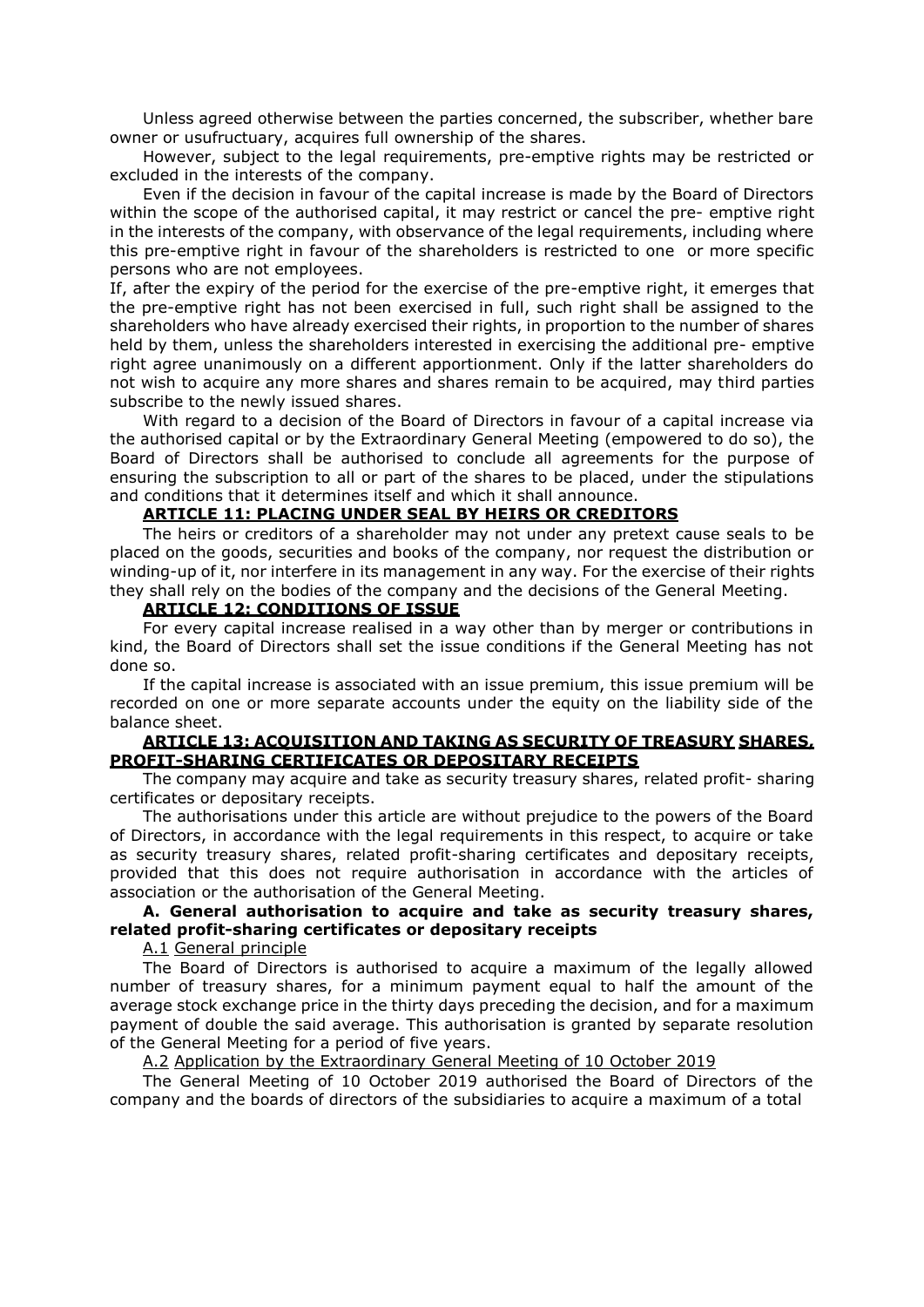of 27.610.418 treasury shares on behalf of the company and/or on behalf of the subsidiaries, for a minimum price of 10 euro per share, and for a maximum price of 100 euro per share, provided that this price lies within the minimum/maximum limits stipulated in article 13.A.1 of the articles of association.

This authorisation is valid for a period of five years, commencing on 10 October 2019.

This authorisation replaces the authorisation given by the Extraordinary General Meeting of shareholders of the company of 14 October 2014, which would expire on 14 October 2019.

**B. Special authorisation to acquire and take as security treasury shares, related profit-sharing certificates or depositary receipts when such acquisition or taking as security is necessary to avoid imminent serious harm for the company**

The Board of Directors is authorised to acquire treasury shares, related profit-sharing certificates or depositary receipts when such acquisition or taking as security is necessary to avoid imminent serious harm for the company. In this case, no price limits need to be observed. This authorisation is granted for a period of three years as of the publication of this authorisation granted on 8 October 2020.

This authorisation may be renewed by the General Meeting for a maximum period of three years in accordance with the requirements for a quorum and a majority with respect to an amendment to the articles of association.

This authorisation and the stipulations in the second paragraph of article 13 are valid for the Board of Directors of the company, the direct and, where necessary, indirect subsidiaries of the company, and, where necessary, any third party acting in his own name but on behalf of those companies.

### **ARTICLE 14: SALE OF TREASURY SHARES, PROFIT-SHARING CERTIFICATES OR DEPOSITARY RECEIPTS**

The company may sell treasury shares, related profit-sharing certificates or depositary receipts.

The authorisations under this article are without prejudice to the powers of the Board of Directors, in accordance with the legal requirements in this respect, to sell treasury shares, related profit-sharing certificates and depositary receipts, provided that this does not require authorisation in accordance with the articles of association or the authorisation of the General Meeting.

### **A. General authorisation to sell treasury shares, related profit-sharing certificates or depositary receipts**

A.1 General principle

The Board of Directors is authorised to sell treasury shares if they are listed on the primary market of a stock exchange.

A.2 Application by the Extraordinary General Meeting of 9 October 2017

This authorisation was renewed for a period of three years as of the publication of the amendment to the articles of association.

### **B. Special authorisation to sell treasury shares, related profit-sharing certificates or depositary receipts when necessary to avoid imminent serious harm for the company**

The Board of Directors is authorised to sell treasury shares, related profit-sharing certificates or depositary receipts to avoid imminent serious harm for the company. This authorisation is granted for a period of three years as of the publication of this authorisation granted on 8 October 2020.

This authorisation may be renewed by the General Meeting for a maximum period of three years in accordance with the requirements for a quorum and a majority with respect to an amendment to the articles of association.

This authorisation and the stipulations in the second paragraph of article 14 are valid for the Board of Directors of the company, the direct and, where necessary, indirect subsidiaries of the company, and, where necessary, any third party acting in his own name but on behalf of those companies.

## **ARTICLE 15: EMPLOYEE PARTICIPATION**

The General Meeting of shareholders is authorised to approve a profit-sharing payment to employees of the company in performance of a profit-sharing plan set by collective labour agreement in application of the Act of 22 May 2001 on employee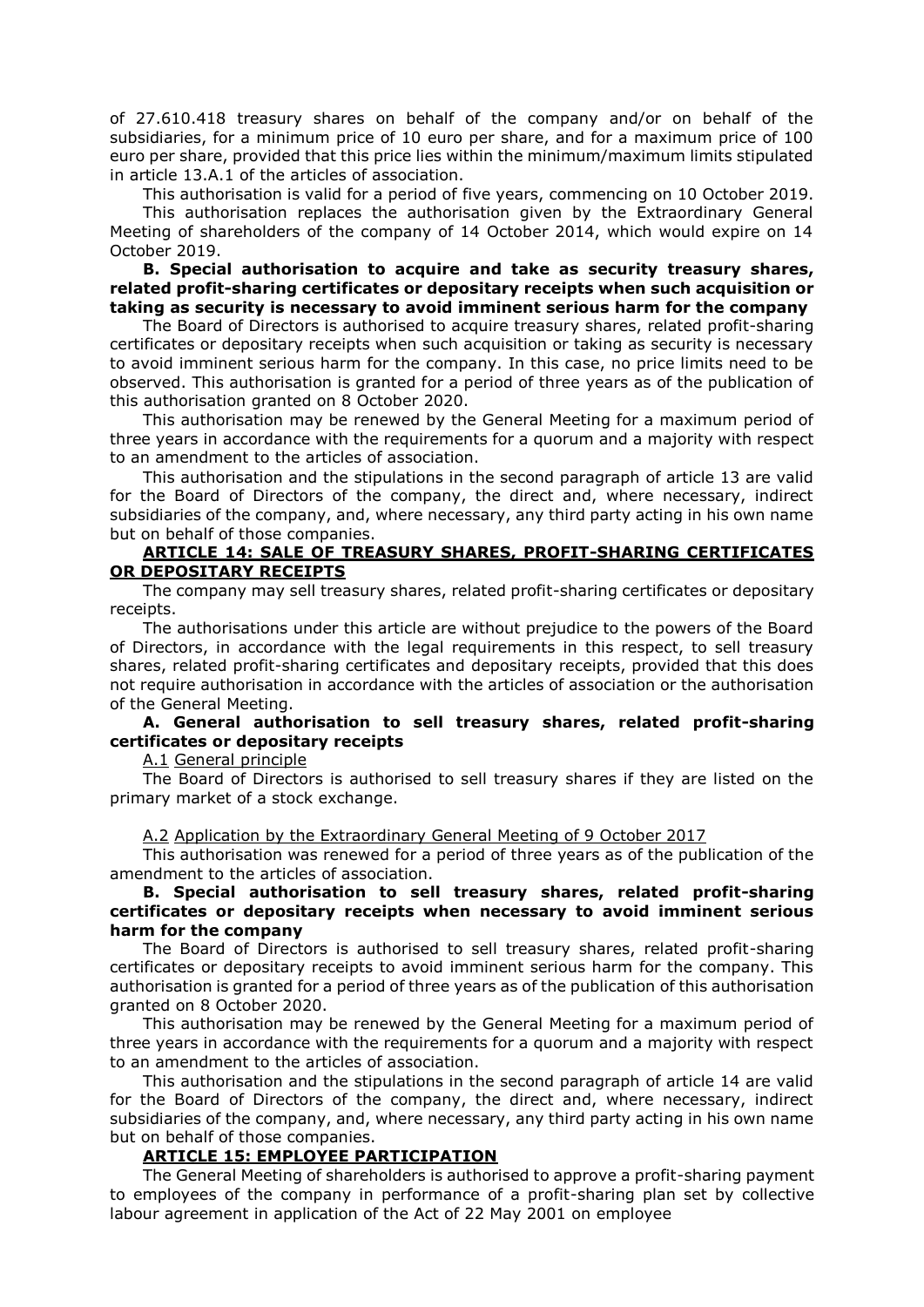participation in the capital and profit of companies, and within the bounds specified in this Act.

The Board of Directors is authorised to grant the profit-sharing payment concerned under the suspensive condition of approval by the General Meeting of shareholders as stated above, and to pay out the profit share in execution of the approval concerned.

# **CHAPTER III: Management – representation – supervision**

# **ARTICLE 16: COMPOSITION OF THE BOARD OF DIRECTORS**

The company shall be managed by a collegiate management body, the Board of Directors, consisting of at least the minimum number of members stipulated by the relevant legal requirements, natural or legal persons, who need not be shareholders, appointed by the General Meeting for a maximum term of six years.

The number of members of the Board of Directors shall be specified by the General Meeting.

Where a legal person is appointed as director, the latter shall appoint a permanent representative charged with performing the duties for and on behalf of the legal entity. The latter shall not dismiss its representative without appointing a successor at the same time. The appointment and termination of office of the permanent representative are subject to the same rules of disclosure as if he were to fulfil these duties on his own behalf.

The appointments of directors shall end at the Ordinary General Meeting of the year in which they lapse.

Unless otherwise agreed, the General Meeting may terminate a directorship with immediate effect, at any time, and without giving a reason. The General Meeting may at any time, either by separate decision, or by agreement with the director concerned, set the date at which the directorship shall end or award an exit payment.

The General Meeting may terminate the appointment of a director at any time on legal grounds, without a notice period or an exit payment.

Any member of the Board of Directors may resign simply by giving notice to the Board of Directors. He can take the necessary steps to render the termination of his directorship enforceable against third parties.

Should the position of a director fall vacant before the end of his term of office, the remaining directors have the right to co-opt a new director.

The next General Meeting shall confirm the appointment of the co-opted director. Upon confirmation, the co-opted director shall complete the term of office of his predecessor, unless the General Meeting decides otherwise. Failing confirmation, the term of office of the co-opted director shall terminate at the end of the General Meeting, without affecting the regularity of the composition of the management body until that moment.

The restrictions laid down in article 7:91 of the Companies and Associations Code are not applicable. The restrictions laid down in articles 7:121 and 7:91 of the Companies and Associations Code are not applicable, either to persons charged with the day-to-day management, or to persons charged with the management referred to in article 3:6(3), third para. of the Companies and Associations Code.

# **ARTICLE 17: CHAIRMAN OF THE BOARD OF DIRECTORS**

The Board of Directors may appoint a chairman from among its members to chair the meetings of the Board of Directors.

If no such appointment is made or if the chairman is absent, board meetings shall be chaired by the director nominated from among those directors present by the Board of Directors.

### **ARTICLE 18: MEETINGS – DELIBERATION AND DECISION-MAKING**

The Board of Directors shall meet as often as the interests of the company require. Board meetings shall be convened by the chairman, a managing director or two directors at least five days (reduced to two days in case of urgency) before the planned date of the meeting, unless this requirement is waived by all directors. Meetings shall be convened in accordance with the legal requirements.

Each director who attends or arranges to be represented at a meeting of the board shall be considered to have been duly invited.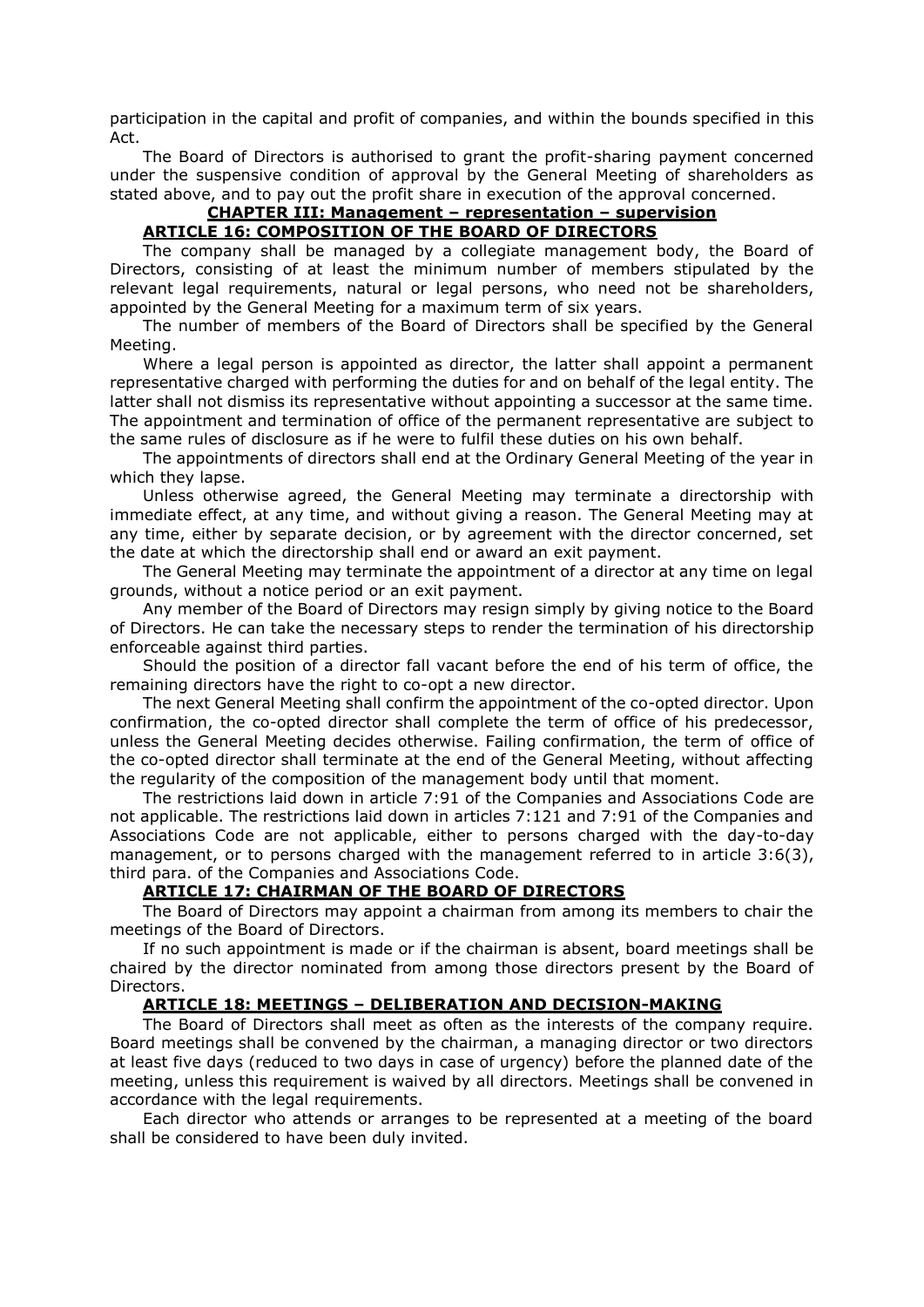Meetings of the Board of Directors are to be held either physically in Belgium or abroad, in the place indicated in the notice, or remotely via teleconference or video conference using telecommunications technology allowing directors participating in the meeting to hear and consult with one another simultaneously or a combination of the aforementioned two meeting techniques.

Each director may appoint another member of the Board of Directors as proxy holder to represent him at the meeting in question and vote on his behalf. A director may represent several of his colleagues and, besides his own vote, cast as many votes as he has been granted proxies, provided however that a minimum of two different people can always deliberate. The proxy may be validly granted via a document bearing his signature, including an electronic signature, to be notified by any means mentioned in article 2281 of the Civil Code.

The Board of Directors can deliberate and make decisions validly only if at least half of its members, who are legally entitled to take part in the voting, are present or represented. If such a quorum is not met, a further meeting may be convened, which shall validly deliberate and decide upon the items appearing on the agenda for the previous meeting, if at least two directors are present or represented. The invitation to attend this second meeting shall be sent at least three full days before the meeting. This second meeting shall be held at the earliest seven days and at the latest on the fourteenth day after the first meeting. The above quorum does not apply in the event of necessity, due to conditions of war, strike or other public disasters.

If at least half of the members of the Board of Directors may not participate in the deliberations and/or decisions by application of articles 7:96 and 7:97 of the Companies and Associations Code, the above quorum shall not apply and the decisions concerned may still be validly taken by the other directors present and represented.

All decisions of the Board of Directors shall be taken by an absolute majority of votes. Blank and invalid votes shall not be counted among the votes cast. In the event of a tie, the vote of the chairman shall be decisive. If only two votes are cast, the decision shall be taken by unanimous vote.

Within the scope of the applicable legal requirements, the decisions of the management body may be taken by unanimous written agreement of all directors.

# **ARTICLE 19: MANAGEMENT AUTHORITY – ALLOCATION OF DUTIES**

### **General**

The Board of Directors is vested with the most extensive powers for the management of the company.

All acts, not expressly reserved for the General Meeting of shareholders by the law or the articles of association, shall come within the authority of the Board of Directors.

It shall be entitled to decide, under its own authority, on all operations that are covered by the realisation of the objects of the company.

### **Allocation of duties**

The allocation of duties between various directors, as well as qualitative or quantitative restrictions of powers which are stipulated in the articles of association or by the General Meeting upon appointment or subsequently, cannot be enforced against third parties.

### **Conflict of interest**

In the event of a conflict of interest, the legal requirements in this respect shall be observed.

## **Committees within the Board of Directors**

The Board of Directors may set up from its midst and under its responsibility one or more advisory committees. It shall specify their composition and tasks.

Furthermore, in conformity with the legal stipulations, an audit committee and a remuneration committee shall be established within the Board of Directors. The composition, powers, tasks and operation of these committees must comply with the legal requirements.

## **ARTICLE 20: POWERS OF REPRESENTATION – GENERAL**

The company is duly represented in judicial and non-judicial matters by the Board of Directors, acting with a majority of its members.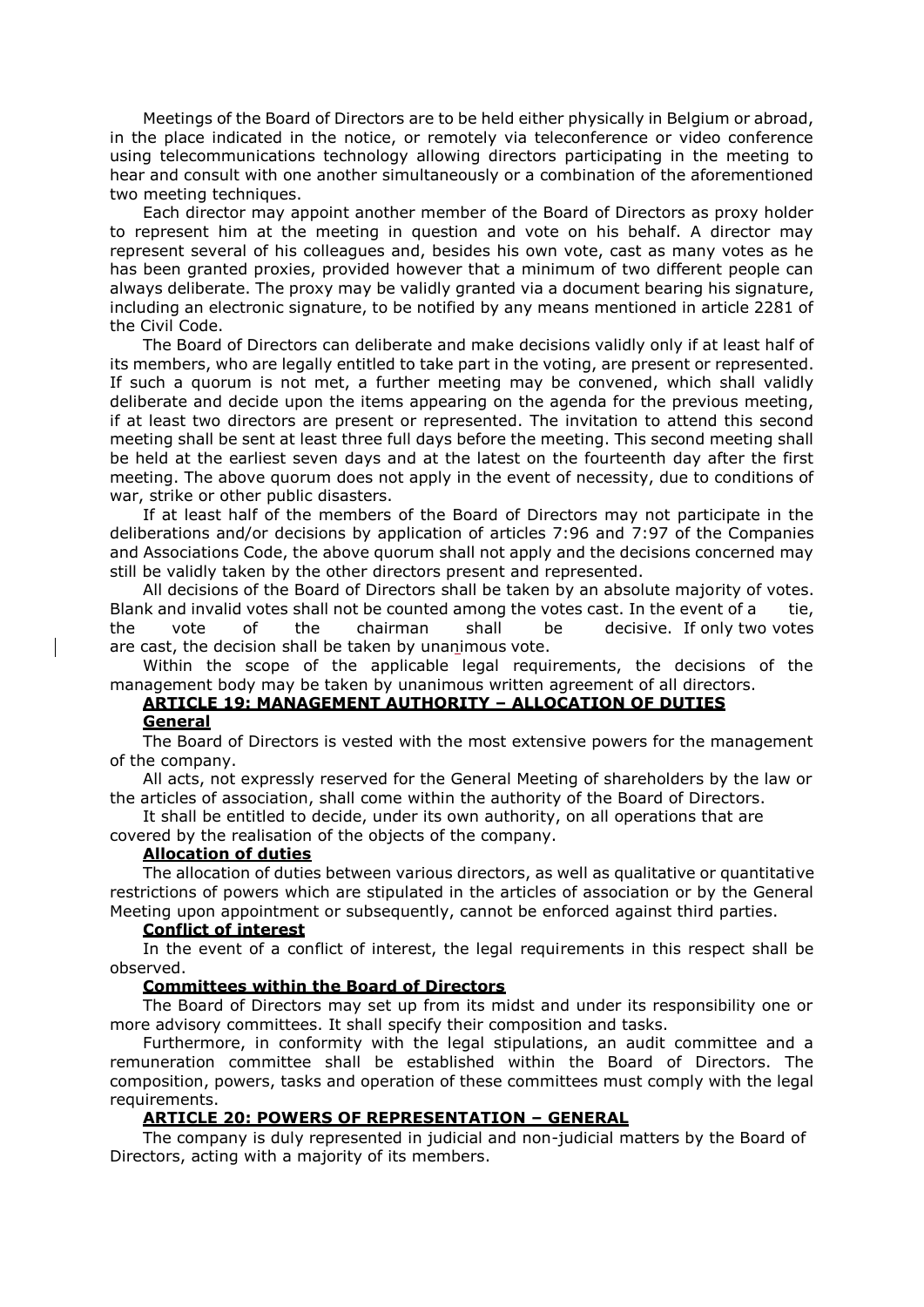Without prejudice to this general power of representation of the Board of Directors, the company is represented by two directors, acting jointly.

# **ARTICLE 21: DAY-TO-DAY MANAGEMENT – POWERS OF REPRESENTATION**

The Board of Directors may delegate the day-to-day management of the company, together with the representation of the company as far as the management is concerned, to one or more persons, who may or may not be directors, acting individually or jointly. The management body decides on their appointment, dismissal, remuneration and (the extent of) their powers. If a director is charged with the day-to-day management, he shall bear the title of "GEDELEGEERD-BESTUURDER" ("MANAGING DIRECTOR"). If a nondirector is charged with the day-to-day management, he shall bear the title of "DIRECTEUR GENERAAL" ("GENERAL MANAGER") or any other title assigned to him in the appointment decision.

The company is legally represented in all of its actions and day-to-day management, including representation in judicial and non-judicial matters, by the persons charged with the day-to-day management, acting individually or jointly as specified upon their appointment, who need provide no proof of a prior decision of the management body.

# **ARTICLE 22: SPECIAL REPRESENTATIVES – POWERS OF REPRESENTATION**

The bodies which may represent the company in accordance with the provisions of the present articles of association may appoint special representatives or proxy holders.

Only special, limited powers of attorney for specific or a series of specific legal acts are permitted. The proxy holders bind the company within the limits of the power of attorney granted to them.

### **ARTICLE 23: MINUTES OF MEETINGS OF THE MANAGEMENT BODY**

The decisions of the Board of Directors are recorded in minutes which are signed by the chairman of the meeting, the secretary and the directors requesting to do so; copies and excerpts for third parties are signed either by two directors jointly, or by a managing director individually.

### **ARTICLE 24: SUPERVISION**

Where required by law and within the legal limits, the supervision of the financial situation, the financial statements and the regularity of the operations to be given in the financial statements from the point of view of the law on companies and the articles of association, shall be assigned by the General Meeting to one or more auditors.

The auditor shall be appointed for a renewable term of three years.

The remuneration shall consist of a fixed amount determined by the General Meeting on commencement of their assignment. It may only be changed with the consent of the parties.

# **CHAPTER IV: General meetings.**

# **ARTICLE 25: COMPOSITION AND POWERS OF THE GENERAL MEETING**

The properly composed General Meeting shall represent all shareholders. It shall comprise all shareholders who have complied with the requirements of these articles of association.

It shall have the powers conferred on it by law and by virtue of the present articles of association.

#### **ARTICLE 26: MEETING – LOCATION – NOTICE OF MEETING Notice of meeting**

The Annual General Meeting shall be held on the last Wednesday of September at sixteen hundred hours. If this day is a public holiday, the meeting shall be held on the next working day.

A special or Extraordinary General Meeting may be convened whenever the company's interests so require.

Ordinary, special and Extraordinary General Meetings shall all be held at the company's registered office or in any other place designated in the notice of meeting.

Notice of all General Meetings shall be given in accordance with the law. Notices shall always indicate the location, date and time at which the General Meeting concerned will take place, the agenda containing the items to be discussed, with a proposed resolution for each item on the agenda, and the other information to be provided according to the law.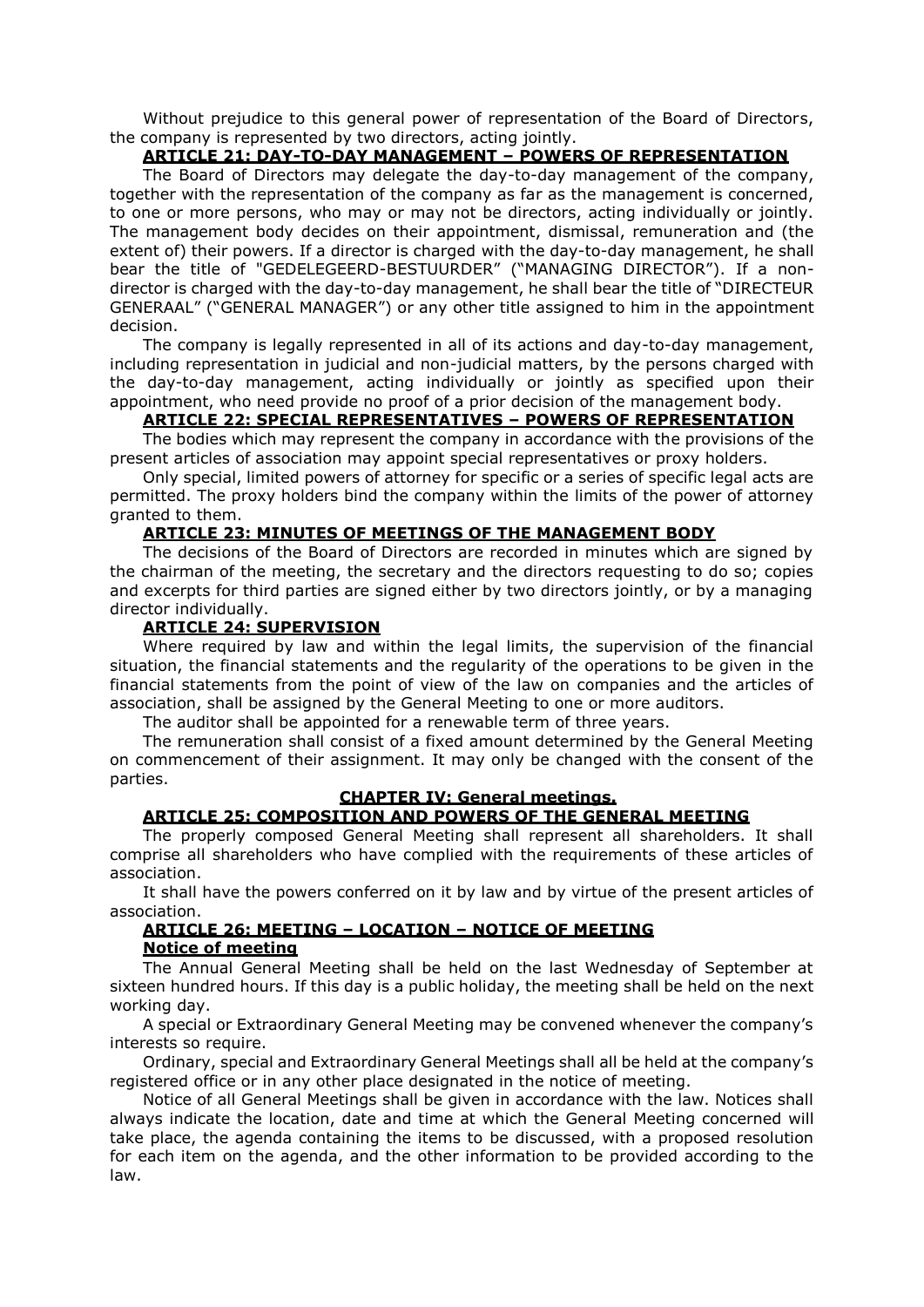The Board of Directors and the auditor may convene the General Meeting and set the agenda. The General Meeting must be convened within three weeks of the request or written application of the shareholders who together represent one tenth of the capital.

One or more shareholders who own at least 3% of the capital together, and who comply with the legal formalities and the formalities under the articles of association, to attend the meeting and to register shares, can add items to the agenda of the General Meeting for discussion and submit proposed resolutions. The proposed resolutions will be considered to be valid only if these proposals are made known to the company on time, namely on the twenty-second day before the meeting. The formalities with regard to the submission of the proposed resolution must be performed according to the legal stipulations. The company shall confirm receipt of such requests to the postal or email address provided by the shareholders within a period of forty-eight hours following receipt.

# **Provision of documents**

Together with the notice of the meeting and on the same terms, the holders of registered shares, registered convertible bonds, registered subscription rights and registered depositary receipts issued with the cooperation of the company, the directors and the auditor will be sent a copy of the documents which are to be supplied to them in accordance with the Companies and Associations Code.

# **Remote participation**

Insofar as the Board of Directors has allowed for this possibility in the notice of the meeting, holders of shares, convertible bonds, subscription rights or depositary receipts issued with the cooperation of the company have the right to take part in the General Meeting remotely via an electronic means of communication made available by the company. Regarding compliance with the requirements for a quorum and a majority, holders of shares, convertible bonds, subscription rights or depositary receipts issued with the cooperation of the company taking part in the General Meeting in this manner shall be deemed to be present at the location in which the General Meeting is held.

In that case, the Board of Directors shall decide on the terms for remote participation in the General Meeting, including:

1. the terms for verifying the capacity and identity of holders of securities wishing to take part in the General Meeting remotely based on the electronic means of communication used;

2. any additional conditions placed on the use of the electronic means of communication to guarantee their security;

3. whether or not the electronic means of communication will allow holders of securities to take part in the deliberations and exercise the right to ask questions; and

4. how it is to be established that a holder of securities participates in the General Meeting via the electronic means of communication and can consequently be considered as present.

Holders of securities who wish to take part in the General Meeting remotely must fulfil the requirements laid down in article 27 of the articles of association.

### **ARTICLE 27: ADMISSION TO THE GENERAL MEETING – REGISTRATION OF SECURITIES**

In order to be admitted to a General Meeting, every holder of securities who, in accordance with the applicable legal requirements, has the right to be invited to attend the General Meeting, shall produce proof of his capacity as a holder of securities on the one hand, and make his wish to attend the meeting known on the other hand, before the session is opened.

Holders of convertible bonds, subscription rights and depositary receipts issued with the cooperation of the company may attend the General Meeting, but in an advisory role only, provided that they fulfil the requirements for admission stipulated for shareholders.

On the registration date at the latest, i.e. on the fourteenth day before the General Meeting at midnight, the holder of registered shares shall have his shares registered in the books. Registration is done either by registration of the registered shares in the register of the company, or in conformity with article 7:134 para. 2 of the Companies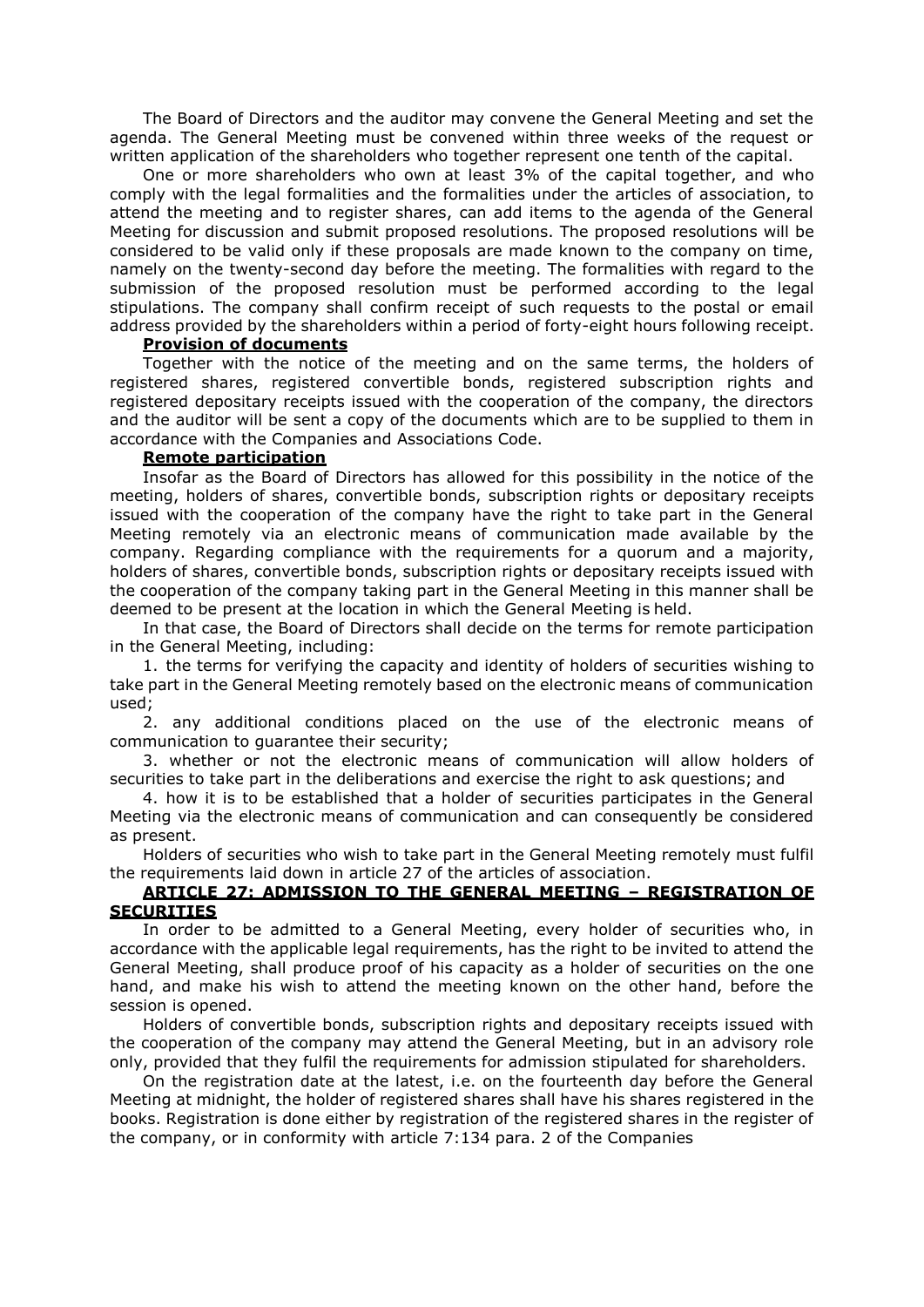and Associations Code by registration of dematerialised shares on an account with a certified account holder or settlement institution.

Furthermore, the shareholders must make their wish to attend the General Meeting known to the company (or a person appointed for this purpose) in writing at the latest on the sixth day before the date of the meeting in accordance with the legal requirements.

# **ARTICLE 28: REPRESENTATION AT THE MEETING – VOTING RIGHTS**

The capital is represented by shares with voting rights. Shares with a voting right give the right to one vote.

Shareholders can attend the General Meeting and vote in person or by proxy. Except in the instances stipulated by law, a shareholder can appoint only one person as proxy holder per meeting.

The appointment of a proxy holder and the notification of this appointment to the company must be done in writing. For this purpose, it is possible to use a model of proxy established by the Board of Directors in accordance with the applicable legal requirements and available at the registered office and on the website of the company. The notification can be given on paper or electronically to the company's email address or to the email address mentioned in the notice of meeting.

The shareholder must sign the form, if applicable with an electronic signature that is in conformity with the legal stipulations in force. The company must receive the proxy at the latest on the sixth day before the General Meeting. In the event of a possible conflict of interests, as defined in article 7:143, para. 4 of the Companies and Associations Code, the proxy forms that do not have clear voting instructions per item on the agenda will be considered not to be valid and will consequently not be taken into consideration.

The proxy givers or proxy holders must comply with the legal stipulations in force with regard to the giving or exercise of the proxies.

Incapable and legal persons may be represented by their legal representatives or agents.

If several persons possess real and/or personal rights to the same share, they must be represented by the same person. If desired, the company may suspend the exercise of the voting rights attached to shares until this has taken place.

### **ARTICLE 29: ATTENDANCE LIST**

An attendance list shall be kept at each General Meeting. The attendance list shall show the (company) name of the shareholders and the number of shares which they represent.

Each shareholder or proxy holder must sign the attendance list before the meeting session is opened.

Each shareholder can inspect this list.

### **ARTICLE 30: OFFICERS OF GENERAL MEETING – MINUTES AND COPIES OR EXCERPTS**

### **Officers**

The General Meeting shall be chaired by the chairman of the Board of Directors, or in his absence by one of the members of the Board of Directors appointed by his colleagues. Depending on the number present, the chairman shall appoint the secretary and two tellers.

These persons are the officers.

### **Minutes and copies or excerpts**

The deliberations of the General Meeting shall be recorded in minutes. The minutes shall be signed by the chairman, the secretary, the two tellers and those shareholders who ask to do so.

For each decision, the minutes shall indicate the number of shares for which valid votes were cast, the percentage of the capital represented by these shares, the total number of validly cast votes, and the number of votes cast for and against each decision, as well as the number of abstentions, if any. This information shall be published on the company's website within fifteen days after the General Meeting.

The copies or excerpts for third parties shall be signed by the majority of the directors. **ARTICLE 31: ADJOURNMENT (ORDINARY) GENERAL MEETING**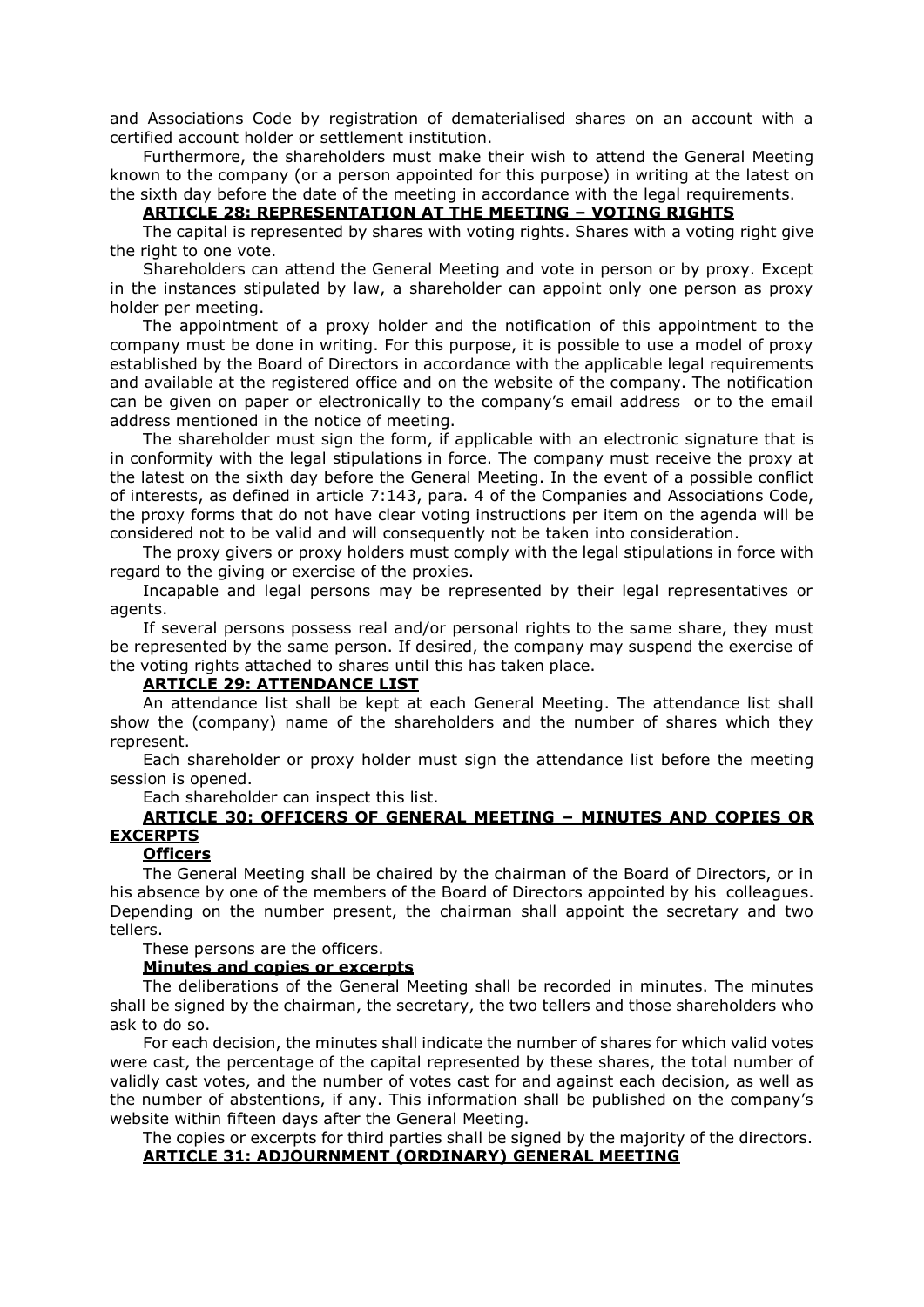Without prejudice to the right of adjournment belonging to the Board of Directors, as stipulated by law, the Board of Directors shall be entitled to adjourn each General Meeting for five weeks, even if a decision is not required on the accounts. The adjournment shall cancel any decisions taken. The Board of Directors may use this right at any time, but only after the session has opened. The formalities for admission must be performed again according to the conditions and within the terms specified by law and in the articles of association.

The existing proxies and authorisations for admission to the first General Meeting lose their validity for the second General Meeting.

The next meeting shall deliberate on the same agenda and shall take final decisions.

## **ARTICLE 32: RIGHT TO PUT QUESTIONS**

The exercise of the right to put questions shall be governed by the relevant legal requirements. These questions must be received at the company headquarters at the latest on the sixth day before the meeting.

# **ARTICLE 33: DELIBERATIONS – QUORUM – MAJORITY – REMOTE VOTING Deliberations and quorum**

The General Meeting may not deliberate on items that are not on the agenda.

The General Meeting may validly deliberate, however many shares are present and represented, except for decisions for which the Companies and Associations Code stipulates a certain quorum.

### **Majority**

Except in the cases provided by law, the decisions shall be taken by an ordinary majority, irrespective of the number of shares present and represented.

In the event of a tie, binding advice may be obtained from an independent third party.

### **Remote voting**

Insofar as the Board of Directors has allowed for this possibility in the notice of the meeting, every shareholder has the right to vote remotely before the General Meeting, by post or electronically via a website mentioned in the notice of the meeting, using a form made available by the company.

If the Board of Directors allows remote voting via a website in the notice of the meeting, the Board of Directors shall specify the arrangements for checking the capacity and identity of the shareholders.

Such voting shall take place via a form made available to the shareholders by the Board of Directors and containing the following information:

1. the name of the shareholder and their address or the address of their registered office;

2. the number of votes that the shareholder wishes to cast during the General Meeting;

3. the form of shares held;

4. the agenda for the meeting, including the proposed resolutions;

5. the date by which the company must receive the form for remote voting;

6. for each decision to be taken according to the agenda for the General Meeting, the indication "in favour", "against" or "abstain".

7. the signature of the shareholder, in the form of a manual or electronic signature or a qualified electronic signature.

Forms indicating neither the way of voting nor abstention are void. If, during the meeting, a proposed resolution is amended which has already been voted on, the vote cast remotely shall be disregarded.

In order to be valid, the company must receive the forms at least six days before the General Meeting. In the event that remote voting takes place electronically, voting is possible until the day before the General Meeting. The person casting the vote electronically will receive an electronic confirmation of receipt of the votes cast from the company.

Shareholders who wish to take part in the General Meeting remotely must fulfil the requirements laid down in article 27 of the articles of association.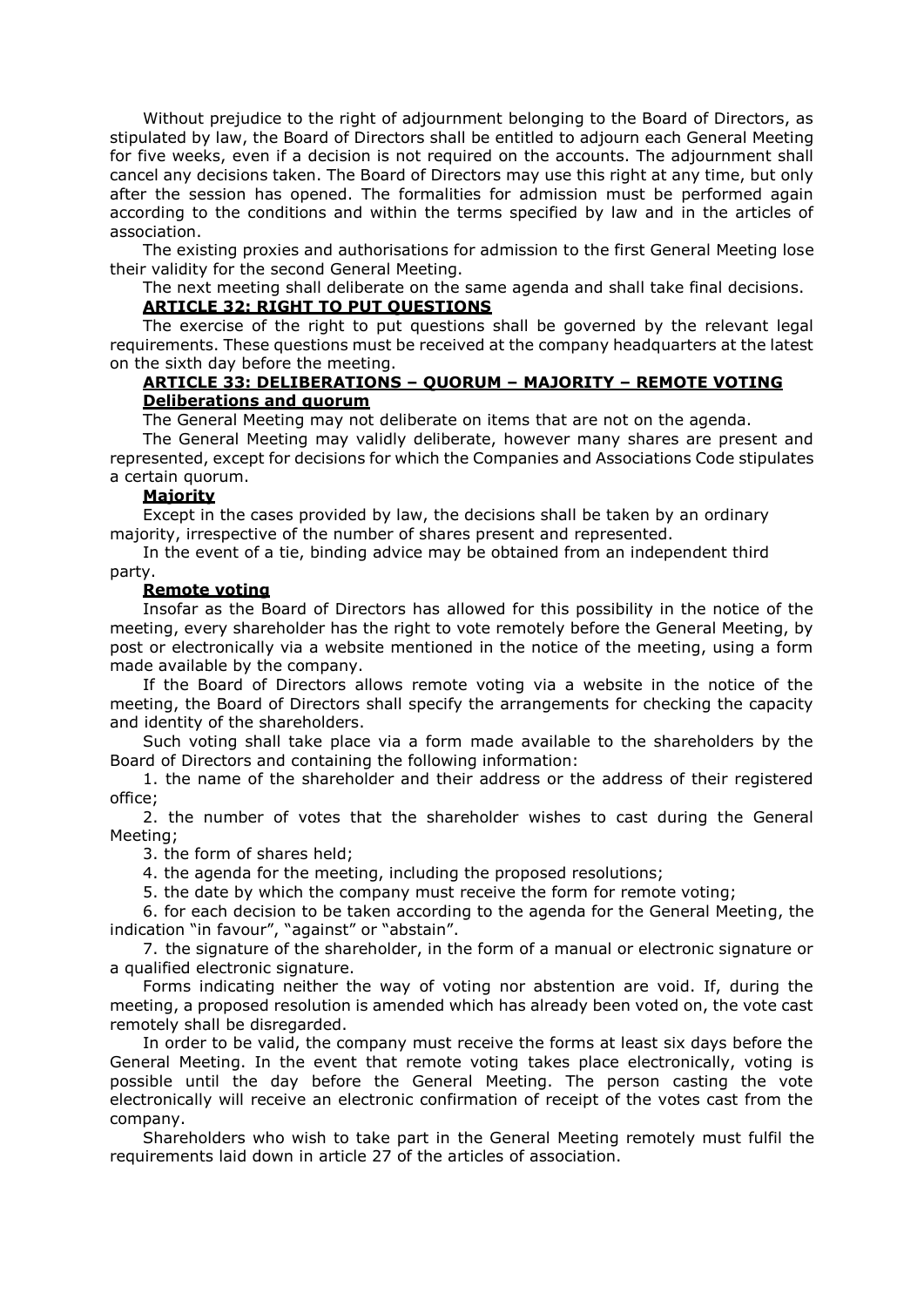# **CHAPTER V: Financial year – financial statements – appropriation of profit – distributions**

## **ARTICLE 34: FINANCIAL YEAR**

The financial year shall commence on the first of April and end on the thirty-first of March of the following year.

### **ARTICLE 35: INVENTORY – FINANCIAL STATEMENTS**

At the end of each financial year, the management body shall prepare an inventory and financial statements consisting of the balance sheet, the income statement and the notes. These documents shall be prepared in accordance with the law and filed with the National Bank of Belgium.

Insofar as this is required by law, the management body shall also prepare an annual report, accounting for its policy. This annual report shall contain all information required by law.

These documents shall be supplied to the shareholders and the auditor within the periods stipulated by law.

# **ARTICLE 36: APPROPRIATION OF PROFIT – DISTRIBUTIONS**

The General Meeting may decide on the appropriation of the profit and to make distributions.

The net profit available for appropriation, as shown on the income statement, may only be appropriated in accordance with the legal requirements regarding the setting-up of the legal reserve and the determination of the amount available for distribution.

The net profit available for appropriation shall be appropriated in the following order:

At least five percent (5%) is for the legal reserve. This prior deduction shall cease to be compulsory within the bounds specified by the law.

At most ten percent (10%) of the balance is for the directors and at least ninety percent (90%) for all shares, in proportion to the amount paid up and pro rata temporis.

However, the General Meeting may decide, for every payment on the proposal of the Board of Directors and by an ordinary majority of votes, to entirely or partially allocate all or part of the profit, except for the part intended for the legal reserve, to a free reserve or other special reserves, or to transfer it to new accounts.

The General Meeting may also decide, on the proposal of the Board of Directors, to pay out part of the available and/or free reserves. In such a case, the payment of the profits and reserves shall be:

at most ten percent (10%) for the directors and at least ninety percent (90%) for the shareholders.

The dividends shall be paid at the times and places set by the Board of Directors.

## **ARTICLE 37: INTERIM DIVIDENDS**

The Board of Directors may decide to pay out interim dividends under the conditions and according to the stipulations set by law.

It shall set the amount of these interim dividends and the date of their payment.

### **CHAPTER VI: Winding-up – liquidation – conversion**

# **ARTICLE 38: WINDING-UP – LIQUIDATION – DISTRIBUTION OF BALANCE REMAINING AFTER LIQUIDATION**

The company may be wound up any time in accordance with the law by decision of the General Meeting, deliberating and deciding in the manner stipulated by law, or be wound up in the cases specified by and in accordance with the law.

In the event that the winding-up of the company is accompanied by liquidation, if desired, the balance remaining after liquidation shall be distributed between all shareholders in proportion to the number of shares owned by them and the remaining assets in kind shall be distributed in the same manner.

### **ARTICLE 39. CONVERSION**

The conversion of the company into a company with a different legal form may take place subject to compliance with the legal and formal requirements.

# **CHAPTER VII: General stipulations**

# **ARTICLE 40: RESOLUTION OF DISPUTES**

All difficulties and disputes which may arise in relation to the interpretation and execution of the present articles of association, whether between shareholders, or